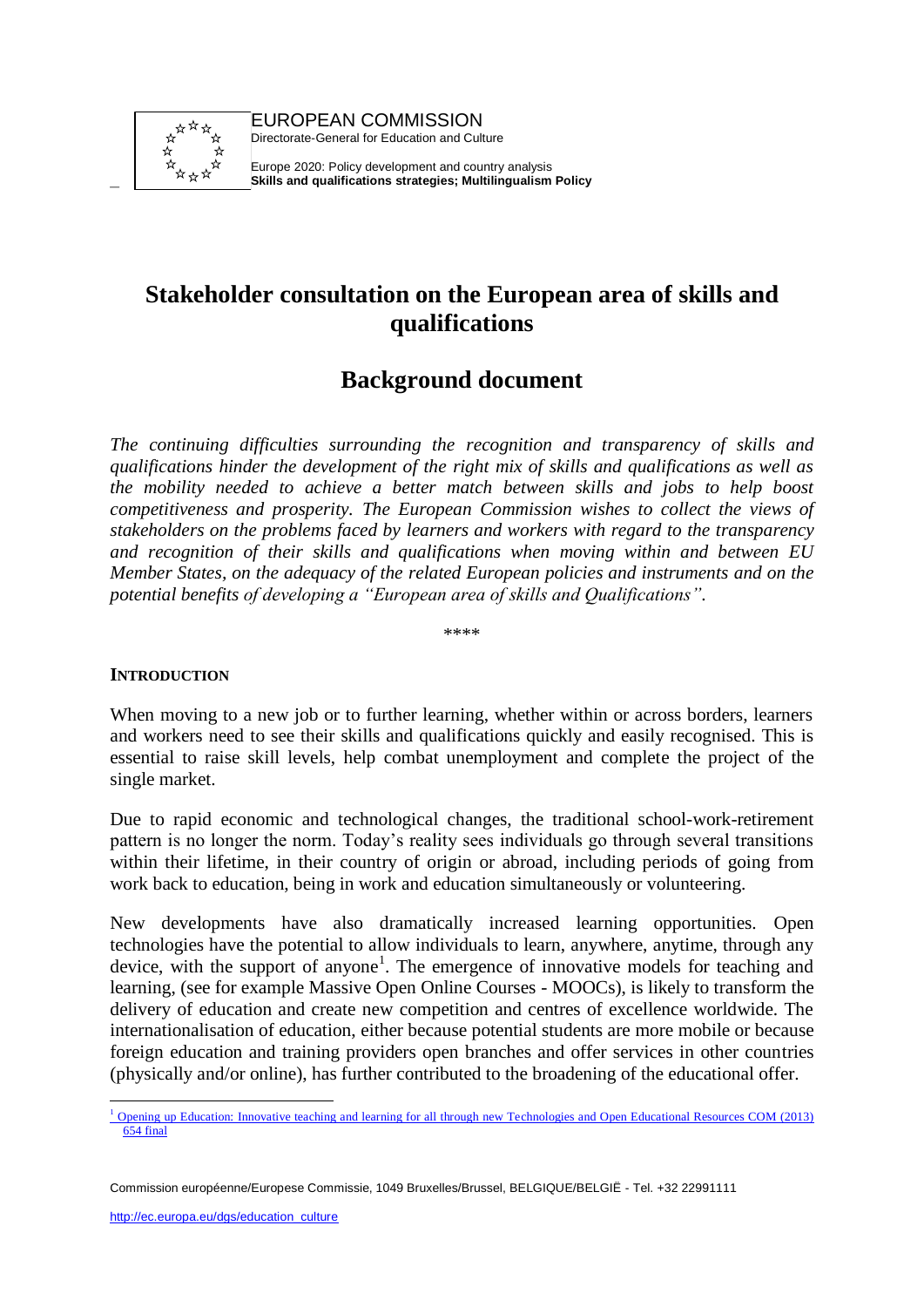Such a wide and diversified supply of learning opportunities has the potential to accommodate the skills needs of an increasingly complex and knowledge-intensive society, which calls for higher skill levels as well as for transversal skills, such as digital, language and entrepreneurial competences. Forecasts<sup>2</sup> show that in 2025 44.1% of employed people in the EU will be in a highly and 44.7% in a medium-skilled job and that only 11.2% of jobs are expected to be of an elementary nature. Moreover, a recent OECD-EU survey  $(PIAAC)^3$ showed that not only do higher and more relevant skills increase employability, but they also have an impact on wider life prospects, such as better health, longer life expectancy and more active participation in societal life.

While the afore-mentioned trends can be seen as opportunities, they also raise and emphasise challenges related to the transparency and recognition of skills and qualifications.

During the last decades several European initiatives<sup>4</sup> were put in place promoting the transparency and recognition of skills and qualifications and mobility as well as skills development (see annex I for an overview). Despite these initiatives, implementation has been slow and bottlenecks still exist:

- Mobility is hampered in its different aspects: geographical, sectoral and between the different sectors of education and training. For example, individuals face problems in finding information that is relevant for learning and job-related mobility, or credits acquired in one educational establishment are not always recognised by other educational establishments (whether this concerns general, vocational or higher education), qualifications are not always understood and recognised abroad. The persistence of these obstacles is even more worrying considering that the current high unemployment rate  $(10.9\%^5)$ , especially among young people  $(23\%^6)$ , coexists with over  $2$  million vacancies that cannot be filled<sup>7</sup>, reflecting a problem of skillsmismatching across Europe.
- The acquisition of skills also remains an issue. The PIAAC survey showed that 20% of the EU working age population has low literacy and numeracy skills and that 25% of adults lack the digital skills needed to effectively use ICT. The survey also found significant differences in the skill levels between individuals with similar qualifications across member countries and highlighted a "low skills trap" for people with low proficiency, as they are less likely to participate in learning activities.
- Whereas digital technologies broaden the offer of educational content, the quality of the learning opportunities offered online is varied and there are currently no clear and commonly accepted procedures to assess or recognise the related learning outcomes, also due to the open and cross-border nature of online learning.

<sup>&</sup>lt;sup>2</sup> Cedefop, *[Roads to recovery: three skill and labour market scenarios for 2025](http://www.cedefop.europa.eu/EN/Files/9081_en.pdf)*, Briefing Note, June 2013. The data refer to the baseline scenario.

<sup>3</sup> [Programme for the International Assessment of Adult Competencies \(PIAAC\), October 2013.](http://skills.oecd.org/skillsoutlook.html) The survey was carried out in 17 EU Member States, representing 83% of the EU28 population.

<sup>&</sup>lt;sup>4</sup> These include initiatives that have been developed at EU level, but also initiatives developed by the Council of Europe as it will be specified further in the note.

<sup>&</sup>lt;sup>5</sup> Eurostat, the data refer to the EU-28 in August 2013.

<sup>6</sup> Eurostat, the data refer to the EU-28 in 2012.

<sup>7</sup> European vacancy Monitor, September 2013.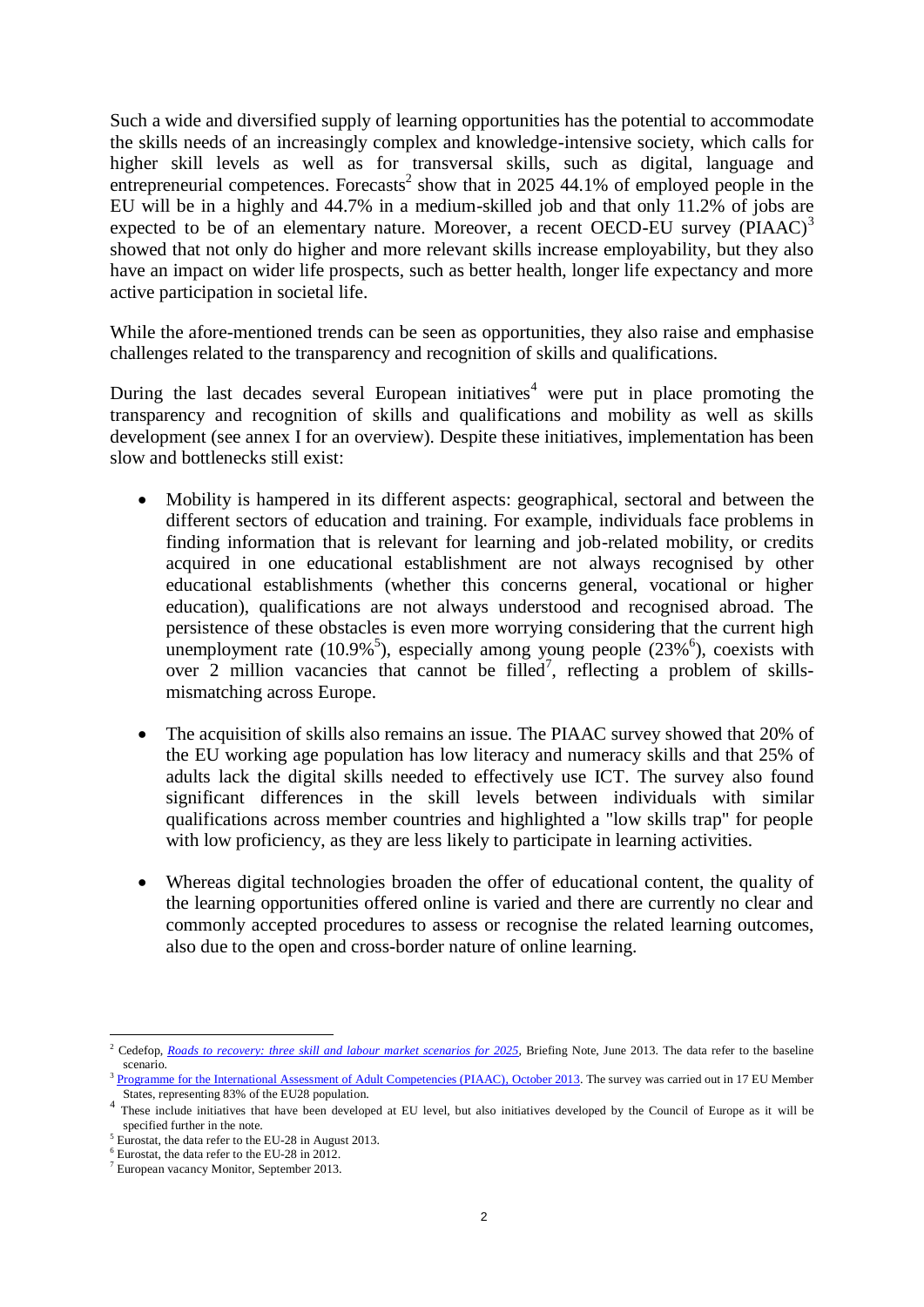Similarly, the opportunities offered by education providers acting on a global scale raise a number of issues related to the recognition of these international qualifications<sup>8</sup>.

Against these bottlenecks and a backdrop of modest economic recovery, high unemployment levels and broader depressed social situation<sup>9</sup>, European policies and tools for transparency and recognition of skills and qualifications are urgently called to play their role to support growth and competiveness, tackle unemployment and promote social inclusion. Speeding up implementation of these policies and tools - and where necessary, revisiting their features can help make them fit for supporting the opportunities offered by technological development and internationalisation. In order to do so, EU policies and instruments should:

- be coherent and centred on the learner, promoting flexible learning pathways,
- support new phenomena such as the growing use of digital learning and internationalisation of education,
- provide better services to learners and workers,
- be simpler, better understandable and more coherent, and
- support national structural reforms that aim to achieve these objectives.

#### **PUBLIC CONSULTATION**

Through this public consultation the Commission wishes to explore the extent and nature of the current obstacles to the recognition and transparency of skills and qualifications across Europe, possible solutions and the potential value added of EU action in the current and future economic and technological context. The consultation addresses in particular the following issues:

- 1. How to place a stronger focus on higher and more relevant skills
- 2. Further strengthening links between education/training, mobility and the labour market
- 3. Adapting to internationalisation trends
- 4. Ensuring overall coherence of tools and policies and further implementing the learning outcomes approach
- 5. Ensuring clarity of rules and procedures for the recognition of skills and qualifications for further learning
- 6. Increasing the focus on quality assurance
- 7. Providing learners and workers with a single access point to obtain information and services supporting a European area of skills and qualifications.

Further background information on European tools and policies is available in the [Annex.](#page-13-0)

 $8\,$  For the purpose of this consultation, the locution "international qualifications" is intended in a broad sense, meaning qualifications which are awarded jointly by higher education institutions residing in different countries as well as qualifications that are awarded by international private providers, international sectoral organisations and multinational companies.

<sup>&</sup>lt;sup>9</sup> [Annual Growth Survey 2014, COM](http://ec.europa.eu/europe2020/pdf/2014/ags2014_en.pdf) (2013) 800 final.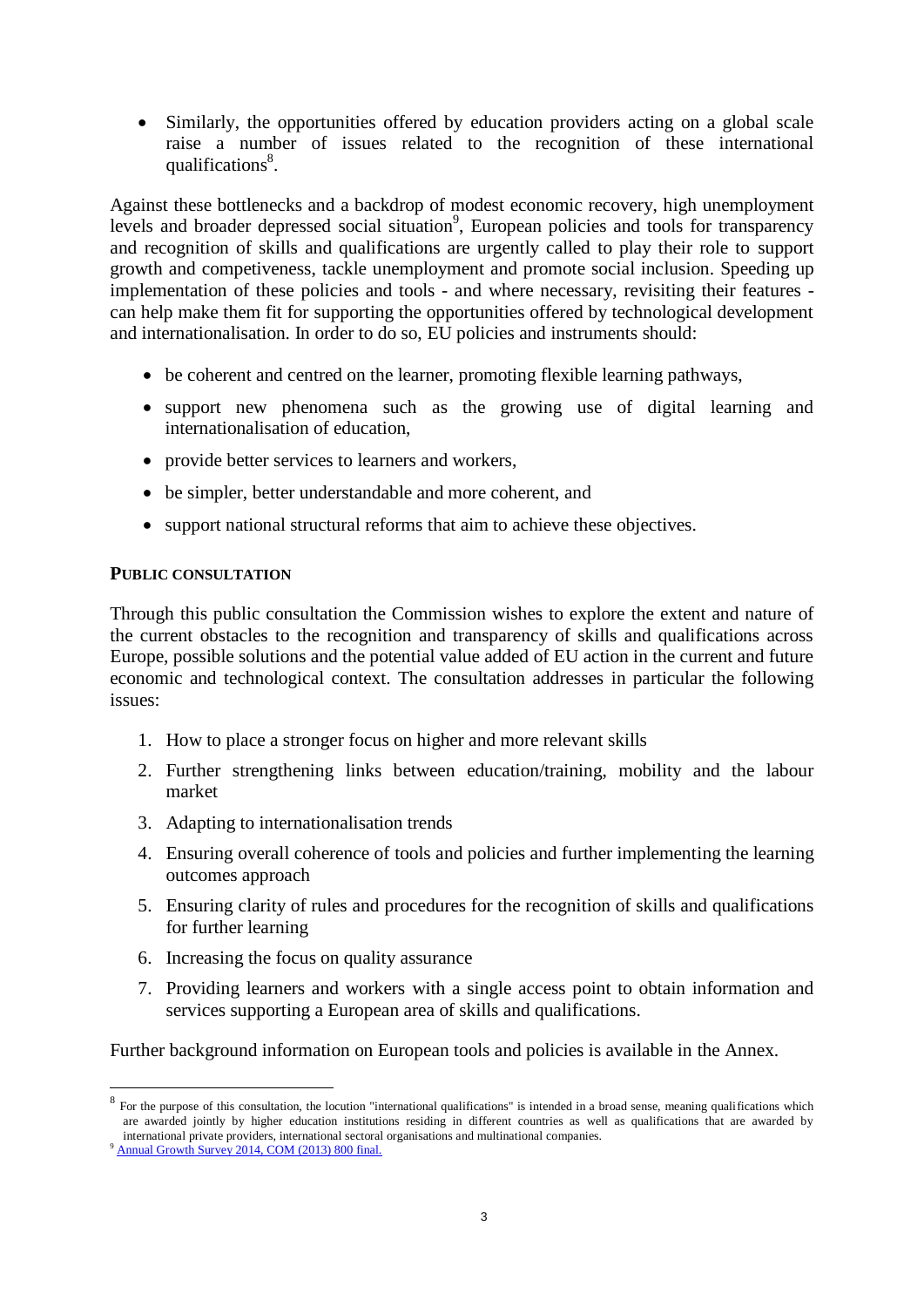Stakeholders and individuals can provide their feedback via the [online questionnaire](http://ec.europa.eu/eusurvey/runner/EASQsurvey2013) which contains both open and closed questions. Respondents are free to choose to reply only to some of the proposed questions and focus on particular issues, according to their interests. Stakeholders are also invited to submit position papers to better illustrate their views in relation to the broader objectives of the initiative outlined above  $10^{\circ}$ , either by uploading the file at the end of the online questionnaire or by sending it to the contact details indicated in the [consultation page.](http://ec.europa.eu/dgs/education_culture/consult/skills-and-qualifications_en.htm)

The results of the public consultation will feed into a possible Communication that the Commission may launch in 2015, followed by possible revisions of existing European instruments for the transparency and recognition of skills and qualifications.

\*\*\*

**ISSUES FOR THE CONSULTATION: OBSTACLES TO TRANSPARENCY AND RECOGNITION OF SKILLS AND QUALIFICATIONS.**

#### **1. How to place a stronger focus on higher and more relevant skills**

As noted in the Commission Communication on Rethinking Education<sup>11</sup>, European education and training systems fall short in providing the right skills for employability.

With respect to progress in promoting the key competences set out in the 2006 European Parliament and Council Recommendation<sup>12</sup> - crucial for both employment and social inclusion - results are disappointing. For example, the share of 15 years olds in Europe that are low achievers in reading is almost 18%, while in mathematics is over 22%<sup>13</sup>. Concerning digital competences, studies show that, on average, only 30% of students in the EU can be considered digitally competent<sup>14</sup>. With respect to language skills, only 42% of 15 year olds can use one foreign language in an independent manner and 14% of this age group's competence does not even reach a basic level<sup>15</sup>. Finally, according to a recent Eurobarometer survey, 48% of EU respondents felt that their school education had not helped them to develop a sense of initiative and or entrepreneurial attitude<sup>16</sup>.

 $\overline{a}$  $10$  The present consultation does not address the specific features of the revised Directive 2005/36/EC on the recognition of professional qualifications and the EURES reform for which specific consultations and studies were conducted in the past or are being currently conducted.

<sup>&</sup>lt;sup>11</sup> COM (2012) 669 final.

<sup>&</sup>lt;sup>12</sup> Recommendation of the European Parliament and of the Council of 18 December 2006 on key competences for lifelong learning (2006/962/EC).

<sup>&</sup>lt;sup>13</sup> OECD [Programme for International Student Assessment](http://www.oecd.org/pisa/keyfindings/pisa-2012-results.htm) (PISA) 2012: It should be noted however that the situation in Member States is uneven. For example, in reading seven countries have reached the EU benchmark of less than 15% (EE, IE, PL, FI, NL, DE, and DK), while in some countries, the proportion of low achievers went up in comparison to their 2009 level to a significant degree (SK, SE and FI). Concerning mathematics, four EU Member States (EE, FI, PL, NL) are among the top performing countries considered in the survey with a rate of low achievers below the EU benchmark of 15%.

<sup>14</sup> COM(2013) 654 final

<sup>&</sup>lt;sup>15</sup> SWD(2012) 372 final

<sup>&</sup>lt;sup>16</sup> [Flash Eurobarometer Entrepreneurship Education no.354](http://ec.europa.eu/public_opinion/flash/fl_354_en.pdf)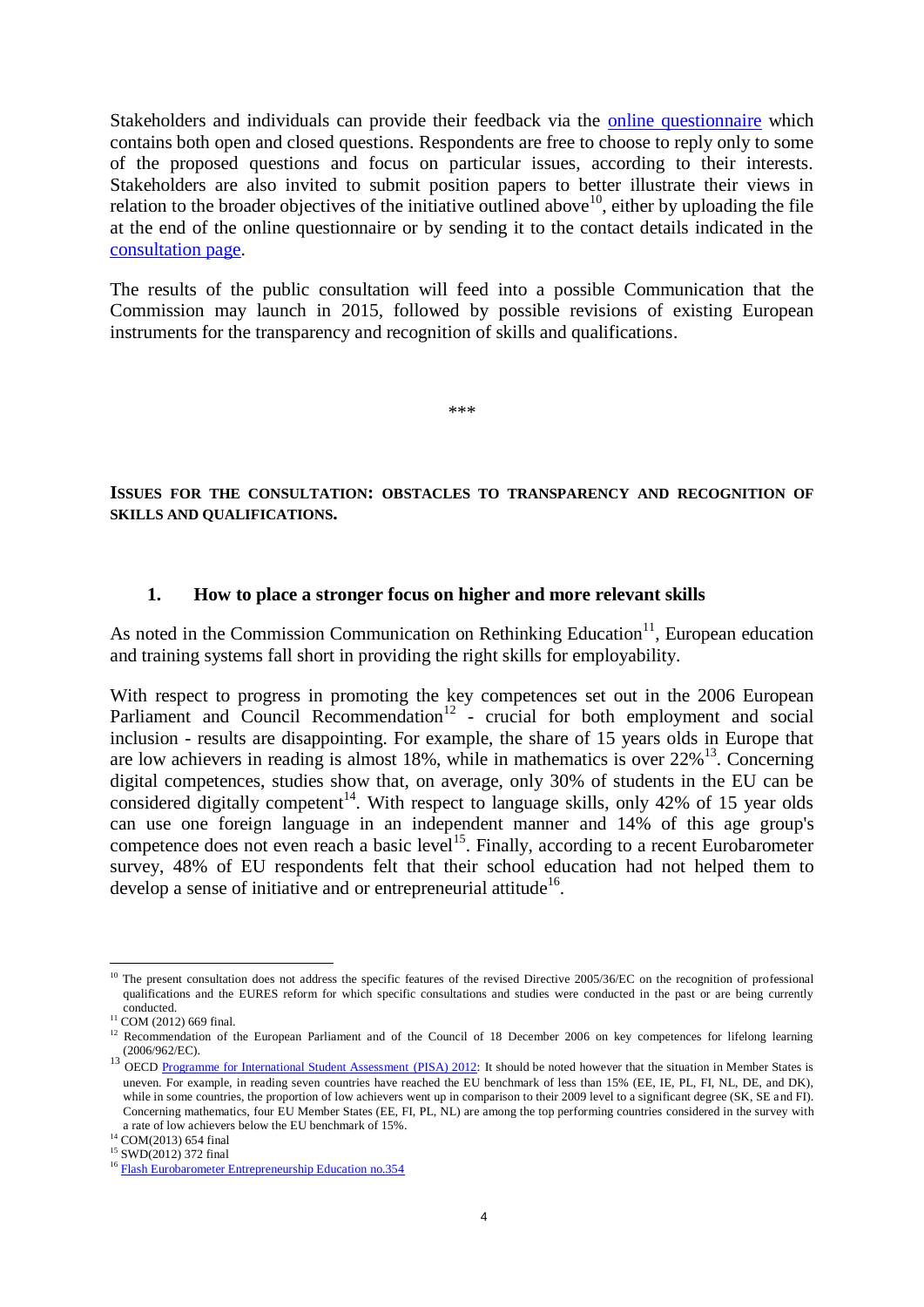As shown by the recent PIAAC survey, the skills landscape for adults is not very different. One in five European adults has only basic skills in literacy, one in four has basic numeracy skills and lacks the skills to effectively make use of ICT. This further stresses the need for lifelong learning and flexible learning pathways, which – at any point in time – would enable individuals to update and upgrade their skills.

Apart from the key competences, other skills warranting urgent attention are, among others, science, technology, engineering and mathematics (STEM) related skills, transversal skills such as the ability to think critically, take initiative and work collaboratively, and skills related to sectors with growth potential such as ICT, the green economy, health and care sectors and the maritime economy $17$ .

In order to contribute more effectively to individuals' employability, personal and social development and active citizenship, education and training systems should focus on delivering up-to-date and relevant knowledge, skills and competences. The aforementioned PIAAC survey uncovered significant differences in the skills levels of individuals with similar educational qualifications across the 17 Member States included in the study, confirming that the number of years spent in education or training is not necessarily a good predictor of the level of proficiency achieved.

Curriculum design and assessment of educational attainments fall strictly under the competence of Member States. To help Members States and educational institutions enhance the focus on learning outcomes, should they so wish, European reference frameworks, following the example of the language competence framework<sup>18</sup>, could set out the learning outcomes for each level of a specific competence. This could in the first instance be developed for key competences and be then extended to other relevant competences.

*The Commission wishes to know stakeholders' opinions on how transparency instruments can support education and training systems to place greater focus on skills and associated learning outcomes (see section 1 of questionnaire).*

#### **2. Further strengthening links between education/training, mobility and the labour market**

High levels of unemployment in Europe coexist with skills bottlenecks and mismatches, with certain regions or sectors lacking employees who fit their needs. Modernising education and training systems will help raise skill levels and also boost the transversal skills requested by labour markets, such as digital, language and entrepreneurial competences.

Exchange of information between the world of education and the labour market could be improved in most countries. Obstacles are often related to the lack of a common language (on knowledge, skills and competences) between the two worlds, lack of a clear strategy on how to use information on skills supply and needs for near and medium-term future and lack of a forum for exchange. Several tools with different stages of development (e.g. European

 $17$  COM (2012) 669 final.

<sup>&</sup>lt;sup>18</sup> Th[e Common European Framework of Reference for Languages](http://www.coe.int/t/dg4/linguistic/source/framework_en.pdf) was developed by the Council of Europe. The European Council, with its Resolution of 14 February 2002 (2002/C 50/01), invited Member States "to set up systems of validation of competence in language knowledge based on the common European framework of reference for languages developed by the Council of Europe, taking sufficient account of skills acquired through informal learning".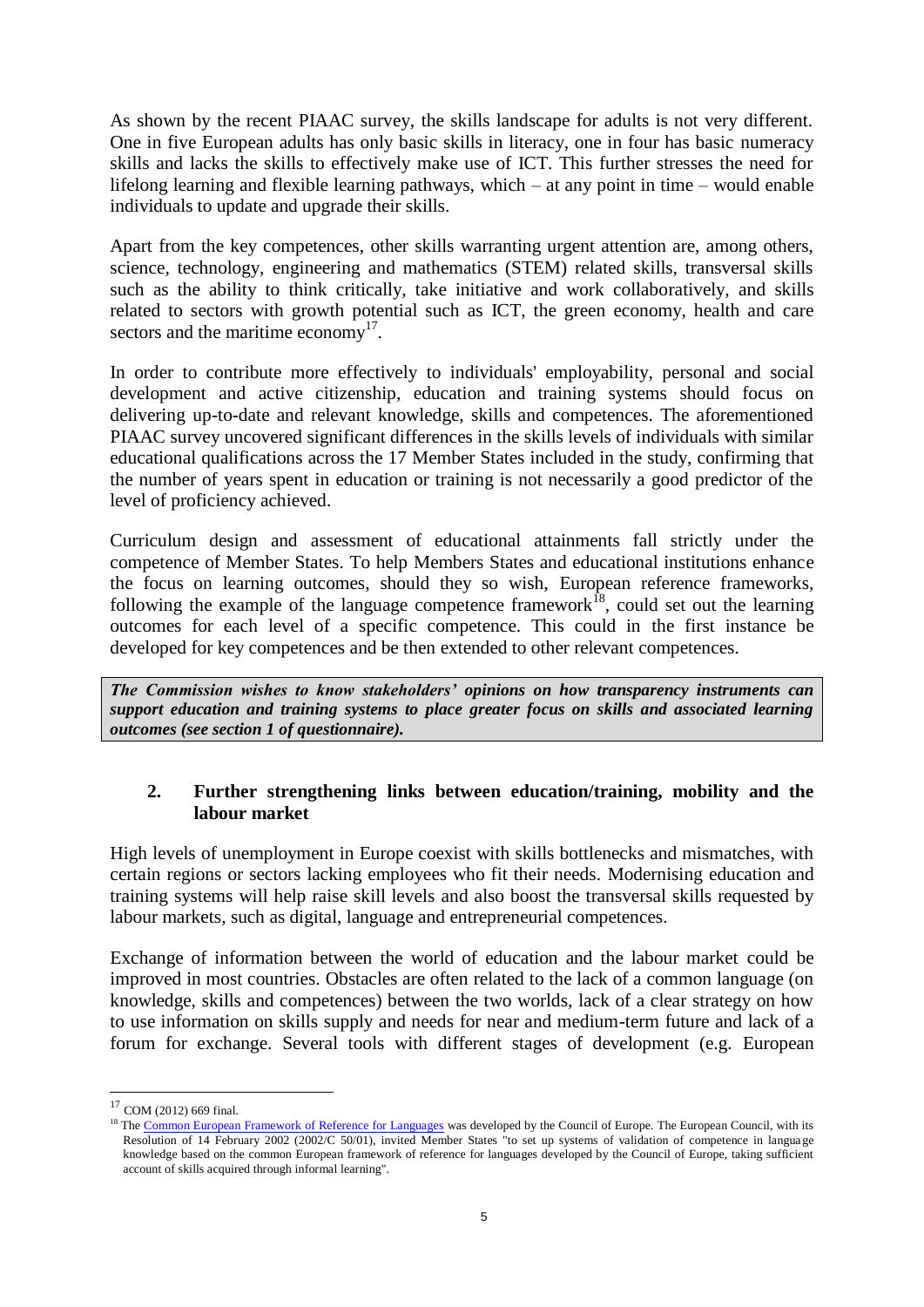Qualifications Framework<sup>19</sup>, the recently launched  $\text{ESCO}^{20}$ , the European Skills Panorama<sup>21</sup>) address this challenge, but are not yet fully implemented.

The Council Resolution of  $2008^{22}$  confirmed the importance of lifelong guidance in enabling individuals at any age and at any point in their lives to identify their capacities, competencies and interests and to make educational, training and occupational decisions. However, progress in Member States is uneven with regard to the integration of guidance in their national lifelong learning and employment strategies and policies $23$ .

The recently revised Directive on professional qualifications<sup>24</sup>, which supports smooth recognition of qualifications in regulated professions, is an important milestone in promoting mobility of professionals across Europe. The revised directive introduces a "European Professional Card", in the form of an electronic certificate, that should enable quicker recognition of qualifications as well as facilitate temporary mobility for professions that will benefit from it. The directive also defines minimum training requirements for professions benefiting from automatic recognition and foresees the possibility to set up common training frameworks and tests, aimed at broadening opportunities for automatic recognition.

In the framework of the European Research Area, principles for doctoral innovative training<sup>25</sup> were developed to provide a common approach to, amongst others, enhance the quality of doctoral training in Europe, increase the dialogue with the industry and the labour market, and foster international networking. The principles offer a useful framework of reference, whilst preserving flexibility and autonomy for institutions and doctoral candidates.

Several sectoral skills and qualification passports have developed through the European sectoral social dialogue<sup>26</sup>, such as the AgriPass<sup>27</sup>, the sport and fitness competence frameworks<sup>28</sup>, the European Qualification and Skills Passport (QSP) in the Hospitality Sector<sup>29</sup> and the EMU pass in the metal sector<sup>30</sup>. These passes promote the recognition of specific sectoral skills, experiences and qualifications, facilitating European mobility within the same sector and can play a role in the phase of identification and documentation of individuals' skills. These passes are not, to date, coordinated with each other and with other existing transparency and recognition tools such as the Europass framework or the European Qualifications Framework (EQF).

<sup>&</sup>lt;sup>19</sup> Recommendation of the European Parliament and of the Council on the establishment of the European Qualifications Framework for lifelong learning  $(2008/C 111/01)$ .

<sup>20</sup> The European multilingual classification of Skills, Competences, Qualifications and Occupations, ESCO Portal: [https://ec.europa.eu/esco/home.](https://ec.europa.eu/esco/home)

<sup>&</sup>lt;sup>21</sup> http://euskillspanorama.ec.europa.eu/

<sup>&</sup>lt;sup>22</sup> Resolution of the Council and of the Representatives of the Governments of the Member States on better integrating lifelong guidance into [lifelong learning strategies \(2008/c 319/02\).](http://eur-lex.europa.eu/LexUriServ/LexUriServ.do?uri=OJ:C:2008:319:0004:0007:EN:pdf)

<sup>&</sup>lt;sup>23</sup> As shown in the 2012 Joint Report of the Council and the Commission on the implementation of the Strategic Framework for European [cooperation in education and training \(ET 2020\),](http://eur-lex.europa.eu/LexUriServ/LexUriServ.do?uri=OJ:C:2012:070:0009:0018:EN:PDF) there is good progress in some Member States (AT, DK, DE, EE, ES, FI, FR, HU, IE, LT, LU, LV, NL) with regard to lifelong guidance policies.

<sup>&</sup>lt;sup>24</sup> [Directive 2013/55/EU on the modernisation of Directive 2005/36/EC on the recognition of professional qualifications.](http://www.parlament.gv.at/PAKT/EU/XXV/EU/00/29/EU_02996/imfname_10423779.pdf)

 $25 \frac{\text{interior}}{\text{http://ec.europa.eu/euraxes/gdf/research}}$  policies/Principles\_for\_Innovative\_Doctoral\_Training.pdf . The principles were endorsed in the Council conclusions on the modernisation of higher education, Brussels, 28 and 29 November 2011.

<sup>&</sup>lt;sup>26</sup> European Commission (2010), *[European Sectoral Social Dialogue: Recent developments](http://ec.europa.eu/social/main.jsp?catId=329&langId=en&pubId=570&type=2&furtherPubs=yes)*, Luxembourg: Publications Office of the European Union.

<sup>27</sup> Cf. [http://www.agripass-online.eu/.](http://www.agripass-online.eu/)

<sup>&</sup>lt;sup>28</sup> Cf. [http://www.eose.org/EQF/index.php,](http://www.eose.org/EQF/index.php) [http://www.elearningfitness.eu/elf-project/project-summary-and-objectives.](http://www.elearningfitness.eu/elf-project/project-summary-and-objectives)

<sup>&</sup>lt;sup>29</sup> Cf. [http://www.effat.eu/public/index.php?lang=3&menu=5.](http://www.effat.eu/public/index.php?lang=3&menu=5)

<sup>30</sup> Cf. [http://www.emu-pass.com/.](http://www.emu-pass.com/)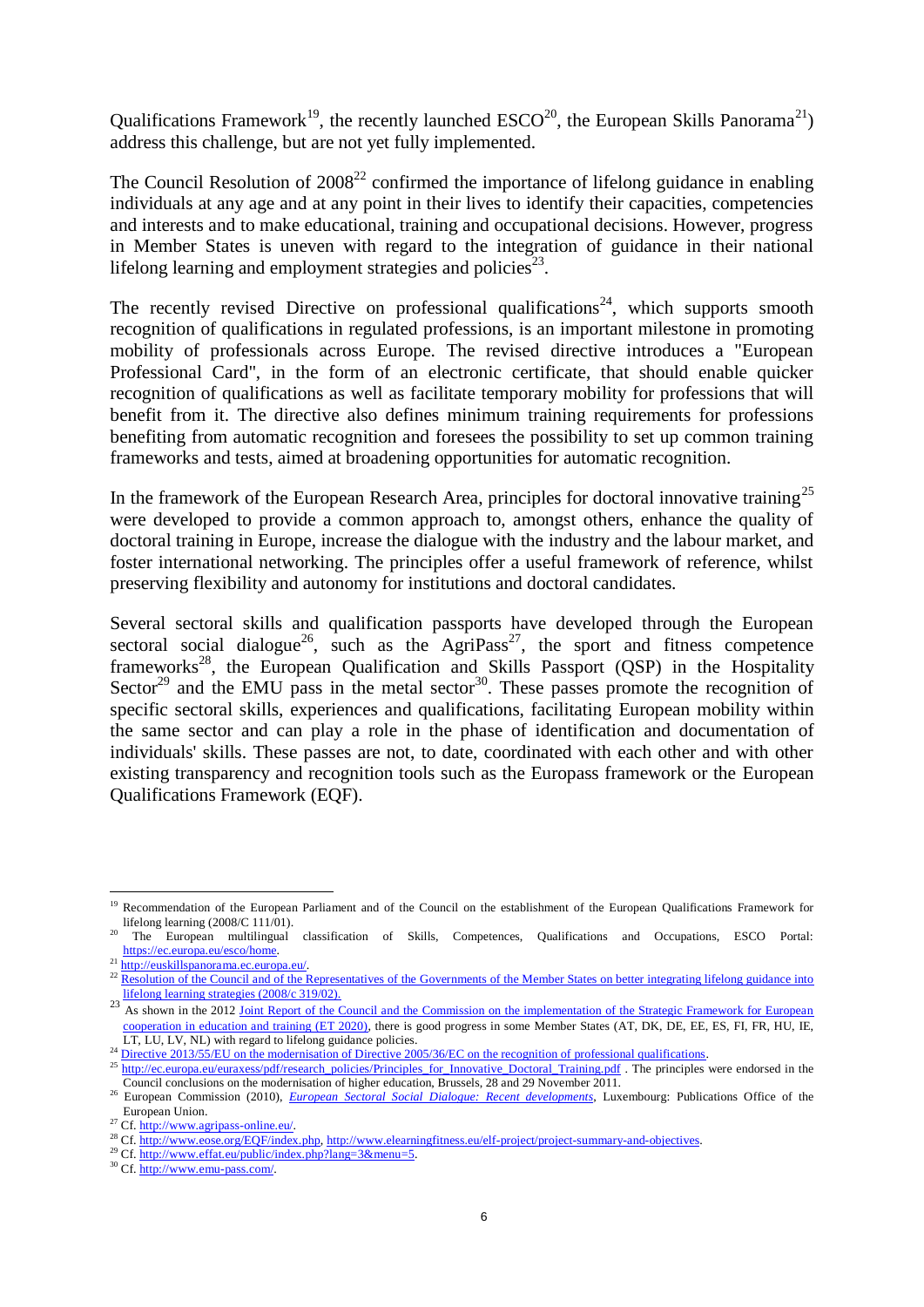*The Commission wishes to know the opinions of stakeholders on how European transparency and recognition policies can promote a stronger link between education and training, mobility and the labour market (see section 2 of questionnaire).*

### **3. Adapting to internationalisation trends**

Globalisation, technological developments and increased student mobility are blurring the geographical boundaries of education. This phenomenon is especially visible in higher education where Europe attracts around 45% of the internationally mobile student population (roughly 1.8 million students) $31$ . Moreover, an increasing number of universities are opening satellite campuses in other countries and more and more study programmes (Master or PhD) are being jointly developed by two or more universities offering joint degrees in different countries.

Recognition of types and levels of qualifications obtained outside Europe (whether full qualifications or parts of it) is an important issue in the context of migration of third country nationals to Europe. Entry conditions for certain categories of migrants make reference to the level and nature of their qualifications, and an assessment of qualifications is therefore part of certain admission procedures. Recognition and transparency procedures can support the integration of third country nationals legally residing in Europe into the labour market, the education and training systems and, more generally, society. Conversely, recognition of qualifications obtained within Europe by other parts of the world is an incentive to attract new talent to Europe.

As already observed in the recent Commission Communication "European higher education in the world<sup>"32</sup>, increasing mobility flows call for a reinforced transparency and recognition of learning experiences carried out outside Europe (and vice-versa the recognition abroad of European learning experiences) should be a key priority. Worldwide recognition of acquired learning credits should also be strongly encouraged to enhance transparency and "portability" of learning outcomes across international borders. The potential value of this is enhanced by the availability of new ways of teaching and learning made possible by technology and for which the geographical boundaries are less significant.

Some of the European policies and instruments, for example the European Credit Transfer and Accumulation System  $(ECTS<sup>33</sup>)$  and the EQF, have already attracted the interest of a growing number of third countries.

In its recent conclusions on the global dimension of European higher education<sup>34</sup>, the Council welcomed the Commission's intention to "promote higher education cooperation for innovation and development between the EU and its global partners, including by […] undertaking bilateral and multilateral policy dialogues with key international partners", as well as to support "strategic partnerships for cooperation and innovation in higher education, including capacity-building partnerships between EU and third-country HEIs". This could potentially lead to an alignment between the EU instruments and the ones developed by third countries.

 $\overline{a}$ <sup>31</sup> UNESCO Institute for Statistics.

<sup>32</sup> COM(2013) 499 final

European Credit Transfer and Accumulation System - the credit system for higher education used in the European Higher Education Area, involving all countries engaged in the Bologna Process.

<sup>34</sup> Education, Youth, Culture and Sport Council 25 – 26 November 2013 [http://www.consilium.europa.eu/uedocs/cms\\_Data/docs/pressdata/en/educ/139717.pdf](http://www.consilium.europa.eu/uedocs/cms_Data/docs/pressdata/en/educ/139717.pdf)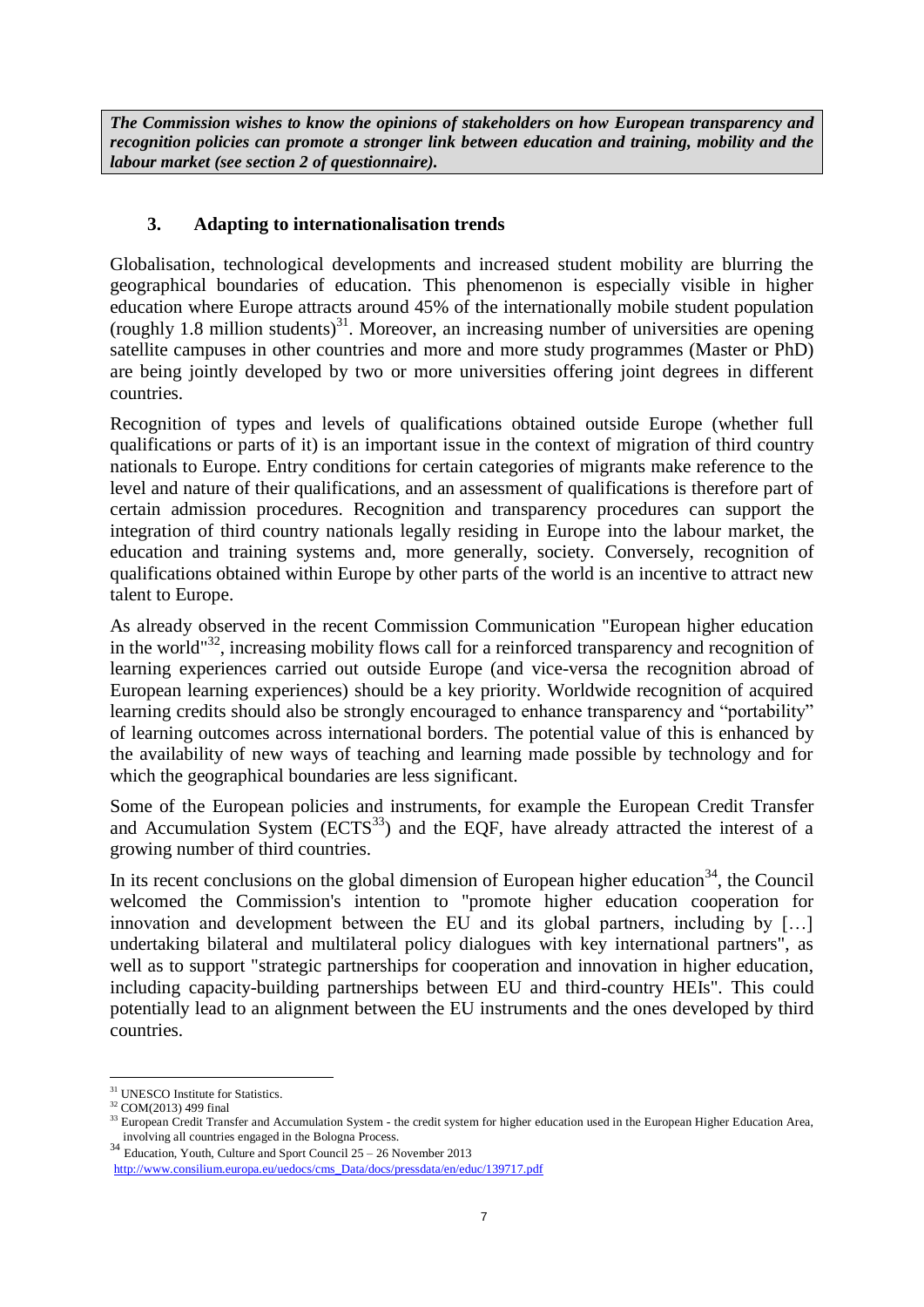The international dimension in vocational education and training is a more complex issue as VET systems outside Europe are very different from those in place in European countries. Qualifications achieved abroad are not easily comparable with European ones and most of them do not meet EQF standards. Credit systems are generally not developed and the provision is mainly private which makes it more heterogeneous and fragmented. Currently, the number of European VET students who move outside the European Union for further studies or work is quite limited (apart from the tourism sector) while the number of non-EU nationals with VET qualifications coming to Europe to work is increasing, especially from Asia and Africa, and it is expected to continue to grow due to demographic and economic trends.

Finally, qualifications developed and awarded by a multitude of private providers, employers, national and international sectoral organisations<sup>35</sup> and multinational companies<sup>36</sup> are often valued in the labour market. Nevertheless, individuals face difficulties in having these qualifications recognised for further learning and accessing the labour market outside the remit of the multinational company or sector.

The EQF, as a European reference framework for all types and levels of qualifications, including those awarded in and outside formal education and through the validation of nonformal and informal learning, has raised interest in many third countries. It is seen as an instrument that can significantly help in understanding qualifications in Europe and act as a translation tool, facilitating the recognition of qualifications between Europe and third countries.

*The Commission wishes to know the opinions of stakeholders on how to promote adaptation of European tools and policies to internationalisation trends (see section 3 of questionnaire)*

#### **4. Ensuring overall coherence of tools and policies and further implementing the learning outcomes approach**

During the last decade several European instruments have been put in place to facilitate the transparency and recognition of skills and qualifications. These include the EQF, quality assurance arrangements, credit systems, tools for documenting qualifications, skills and learning experiences, tools for cooperation on the recognition of qualifications and tools providing skills intelligence. Most tools are supported by networks - in which Member States and stakeholders (from education/training and the labour market) participate - and web applications.

The learning outcomes approach is a key common principle in European transparency and recognition tools. With this approach the results of learning, namely statements of what a learner knows, understands and is able to do on completion of a learning process (whether formal, non-formal or informal) are the focus. This is an important shift from an approach based on the duration of learning such as the hours of classroom education. Its transparent use and full implementation can significantly improve the understanding of and trust in qualifications within and across borders, eventually making the recognition of qualifications smoother.

 $\overline{a}$ <sup>35</sup> Such as international welding qualifications awarded under the rules of the European Welding Association, [http://www.european](http://www.european-welding.org/)[welding.org/.](http://www.european-welding.org/)

<sup>&</sup>lt;sup>36</sup> E.g. qualifications awarded by Microsoft.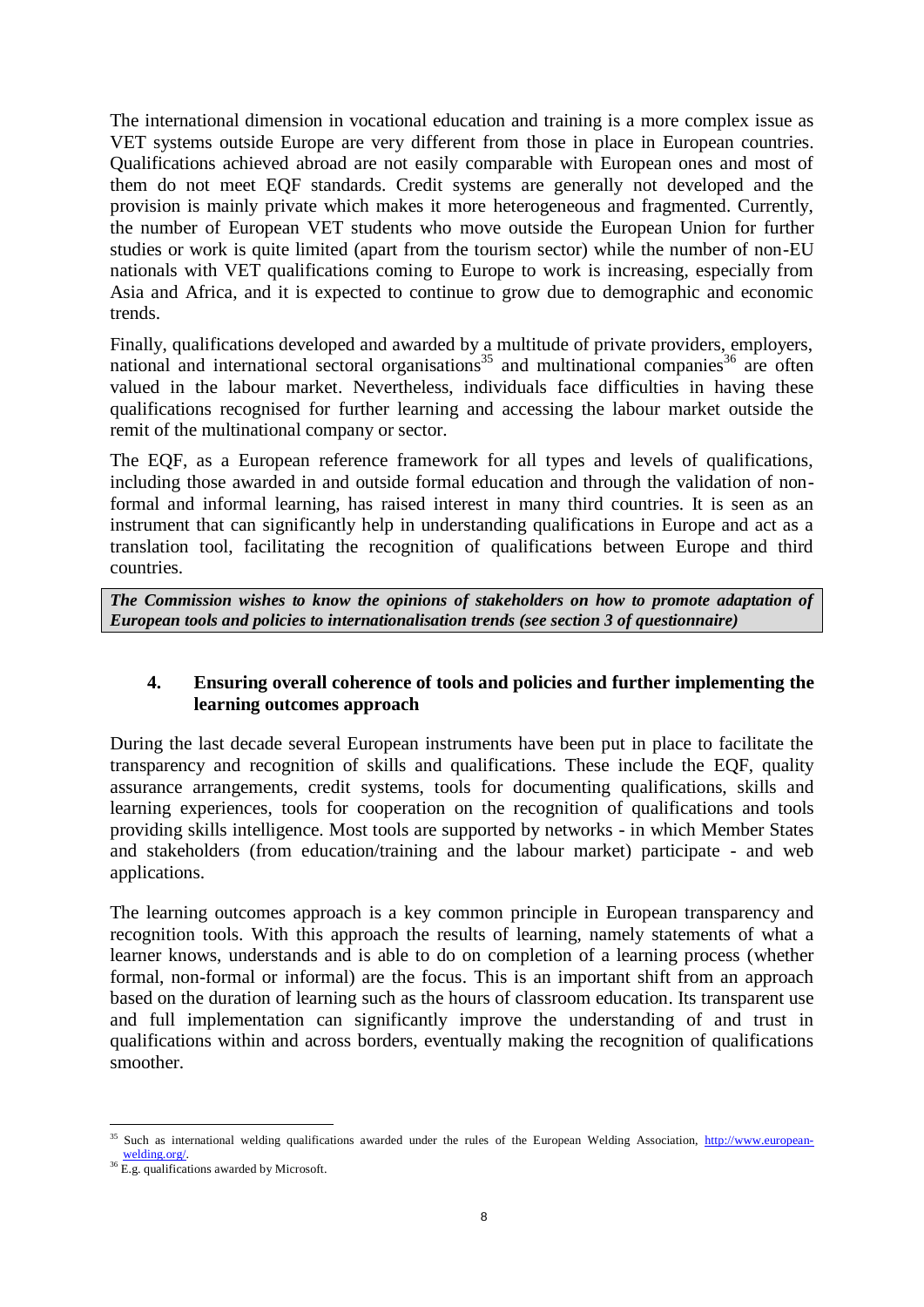It is broadly acknowledged that the trustworthy and quality assured use of the learning outcomes approach can strongly contribute to making knowledge, skills and competences acquired in a variety of settings more visible and valued. It can promote the validation of nonformal and informal learning and capture learning in a variety of learning settings outside traditional classrooms, notably at work and through the increasingly important open educational resources<sup>37</sup>. It can provide the basis for a common language between education/training and the labour market.

There are nonetheless signs that, while the learning outcomes approach was embedded in the initial spirit of most European transparency and recognition instruments, putting it into practice has been a challenge. There are also signs that in most cases teaching and assessment practices have not yet adapted to this approach.

The European Qualifications Framework (EQF) is a cross-cutting tool and relates to all types and levels of qualifications and is closely linked to all other tools, no matter the sector (e.g. HE, VET, adult learning) or the dimension (credit systems, quality assurance, learning outcomes, validation of non-formal and informal learning) of the tools. It could play a key role in enhancing the transparency and recognition of skills and competences and promoting the implementation of the learning outcomes approach. However, according to a recent evaluation<sup>38</sup>, its role in the development of policies and tools for mobility and lifelong learning could be improved, greater coherence with other tools could be achieved, especially in the area of quality assurance, and it should be more directly visible and useful to individuals and stakeholders.

The EQF co-exists with the Qualifications Framework for the European Higher Education Area (QF-EHEA) agreed by ministers responsible for higher education within the Bologna Process in 2005. The three cycles of the QF EHEA are compatible with EQF level 6-8. Short cycle undergraduate degrees should be referenced to EQF level 5. This correspondence ensures the coherence between both qualifications frameworks. This coherence has also made it possible for most countries<sup>39</sup> to carry out their EQF referencing and QF-EHEA selfcertification in a single process, and to present a single report addressing the criteria of both processes. Several non-EQF Bologna countries have also developed lifelong learning NQFs based on learning outcomes.

Tools related to credit systems have been developed separately for higher education (developed under the Bologna process) and for vocational education and training (developed under the Copenhagen process). Although the tools have similar objectives and share some common principles, they do not necessarily share the same concepts and are not applied and understood in the same way. For example the concept of units of learning outcomes and credits are not the same in the European Credit Transfer and Accumulation System (ECTS) and in the European Credit System for Vocational Education and Training  $(ECVET^{40})$ . Concerning ECTS, a revision of the users' guide, expected in 2015, should provide guidelines in implementing the learning outcomes approach in the design, delivery and assessment of education programmes. The ECVET system, on the other hand, has only been implemented to

 <sup>37</sup> [http://en.wikipedia.org/wiki/Open\\_educational\\_resources](http://en.wikipedia.org/wiki/Open_educational_resources)

<sup>&</sup>lt;sup>38</sup> [http://ec.europa.eu/dgs/education\\_culture/evalreports/education/2013/eqf\\_en.pdf](http://ec.europa.eu/dgs/education_culture/evalreports/education/2013/eqf_en.pdf)<br><sup>39</sup> ELi

This applies to 12 countries among the 20 EU MS that have referenced to the EQF, and of 18 countries that have self-certified to the QF EHEA.

<sup>40</sup> European Credit System for Vocational Education and Training adopted by the Recommendation of the European Parliament and the Council of 19 June 2009.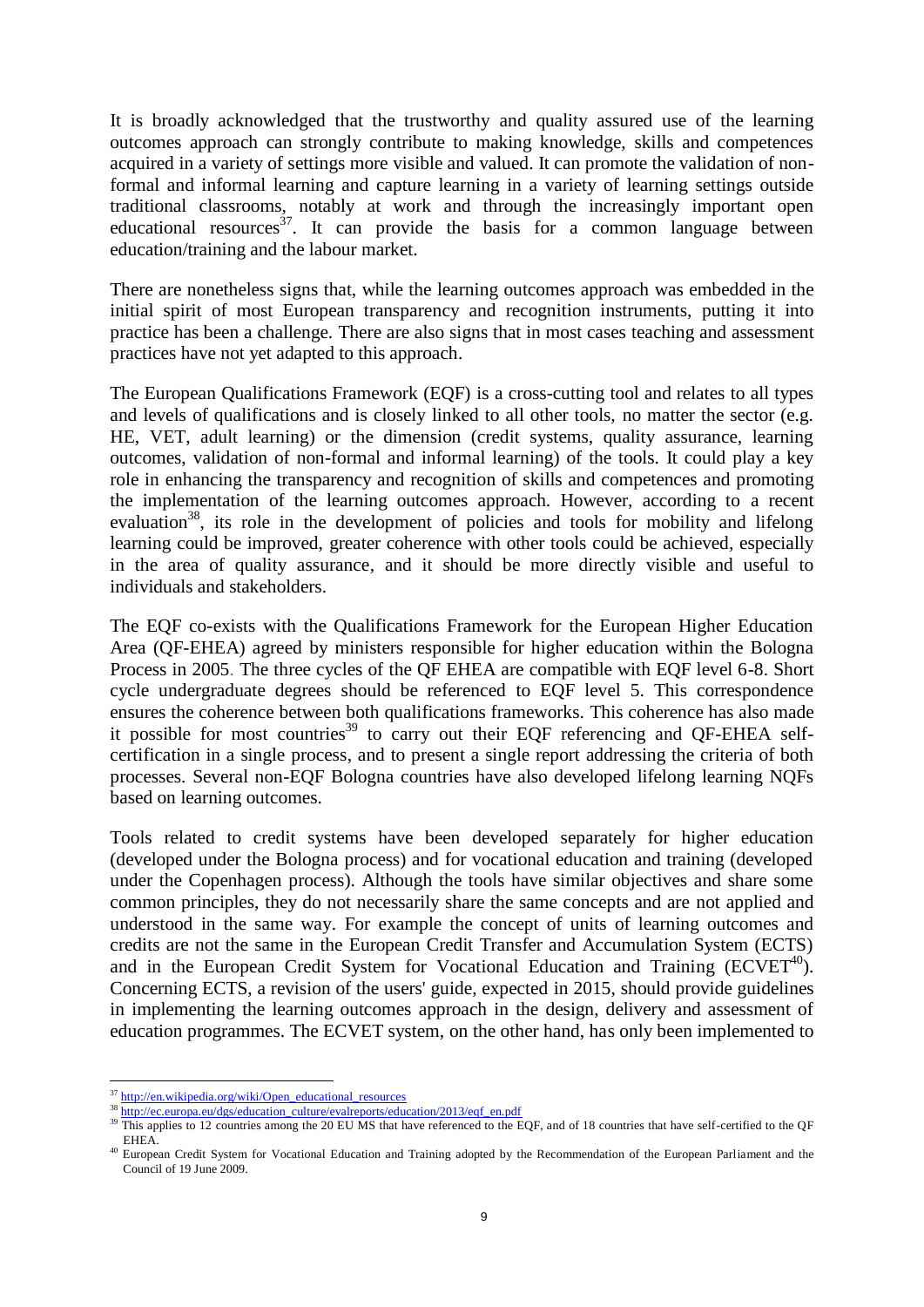a limited extent so far: it has been applied through a large number of (mainly EU-funded) projects, but has no systemic reach yet.

In order to ensure that the learner is at the centre, there should be permeability of education and training sub-systems and flexible learning pathways for individuals within and across borders. This requires communication and cooperation between sub-systems and trust between different players of the education and training system and the labour market.

*The Commission wishes to know the opinions of stakeholders in relation to the coherence of the existing landscape of transparency and recognition tools and to investigate how the implementation of the learning outcomes approach could be improved (see section 4 of questionnaire).*

#### **5. Ensuring clarity of rules and procedures for the recognition of skills and qualifications for further learning**

While a flexible combination of vocational education and training (VET), higher education and non-formal and informal learning is sometimes crucial to allow individuals to modify or integrate their competences according to personal, social or market needs (e.g. switching from a career path to another, from a sector to another, from a country to another), learners can face difficulties in moving between sub-systems of education and training across and within countries.

The Lisbon Recognition Convention for higher education<sup>41</sup> – supported by the network of national recognition centres  $(ENIC-NARICs<sup>42</sup>)$  - aims to orientate recognition practice in signatory countries, while leaving the final decision on selection of students to higher education institutions, in line with the principles of institutional autonomy. However, it is not always clear whether recognition decisions made by individual institutions take account of the framework provided by the Convention, or the support of the ENIC-NARIC centres, and the reasons behind recognition decisions are not necessarily communicated to the candidate.

In vocational education and training or adult education, there is no European or international coordination or guidance regarding the recognition of qualifications for further studies, which may render cross-border mobility more difficult.

Concerning school education, to date there is no regulation on the recognition of qualifications with each Member States applying its own rules. This hampers mobility of young people and makes it difficult e.g. to continue school education in another country or to start VET in another country than the country of origin or even to begin to work abroad. In addition, different educational pathways can lead to qualifications in school education such as second chance schemes or alternative forms of school education. The recognition of skills and competences achieved in these educational settings is often difficult already at national level and can create even higher barriers to mobility and employment at European level.

The digital revolution, while increasing learning opportunities, is raising new challenges for current tools for transparency and recognition. Massive open online courses ( $MOOCs<sup>43</sup>$ ), for

 $\overline{a}$ <sup>41</sup> [The Convention on the Recognition of Qualifications concerning Higher Education in the European Region](http://conventions.coe.int/Treaty/en/Treaties/Html/165.htm) (11/04/1997), commonly known as the Lisbon Recognition Convention, is an international convention jointly developed by the Council of Europe and UNESCO.

<sup>&</sup>lt;sup>42</sup> European Network of Information Centres in the European Region (ENIC) and National Academic Recognition Information Centres in the European Union (NARIC).

<sup>43</sup> [http://en.wikipedia.org/wiki/Massive\\_open\\_online\\_course](http://en.wikipedia.org/wiki/Massive_open_online_course)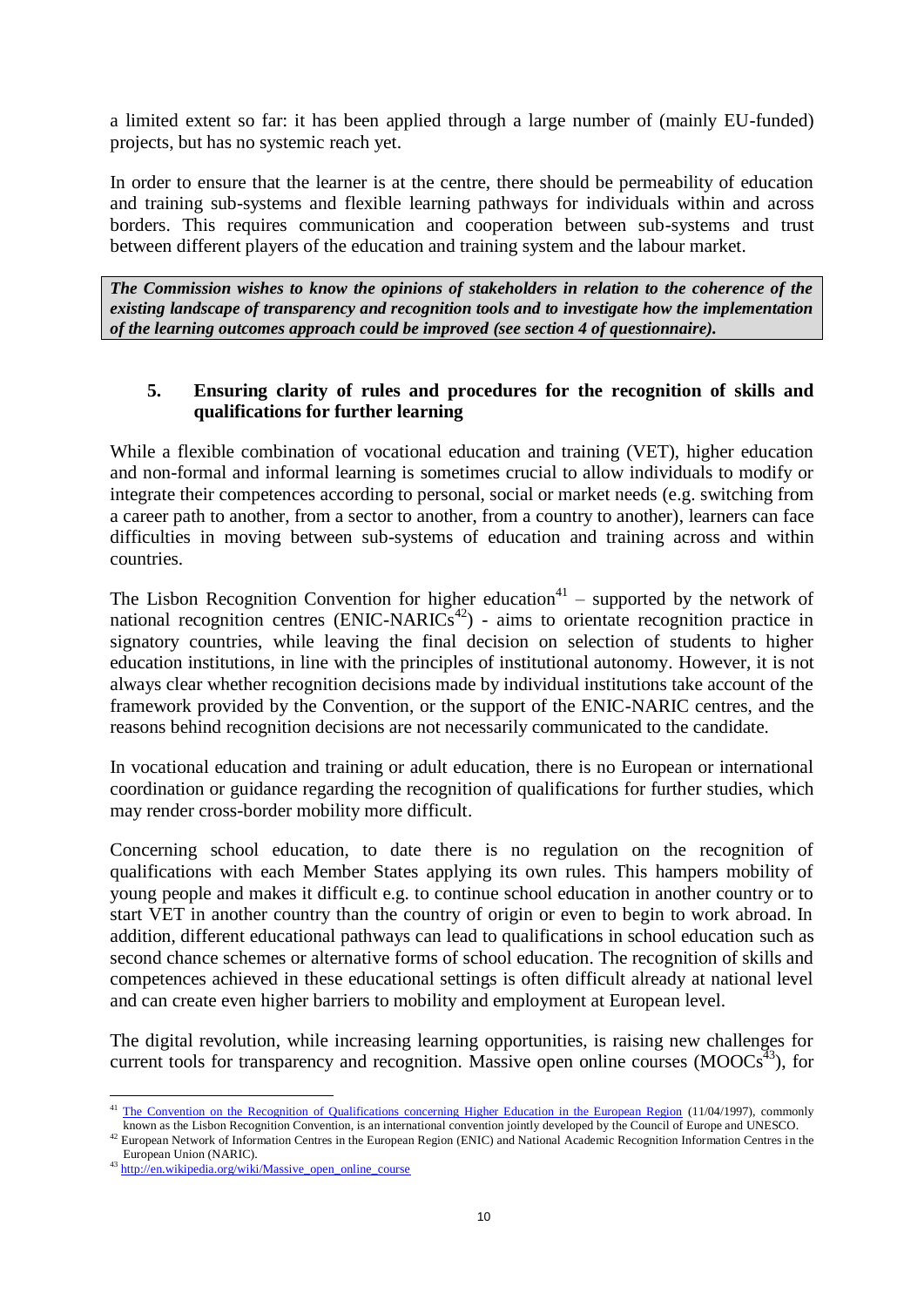example, offer the possibility to organise learning across countries and continents, in any environment connected to the Internet, but there are currently no clear and commonly accepted principles and procedures to assess and validate their learning outcomes. In particular, online learning does not have geographical boundaries and may require a common approach to the recognition to the skills acquired through it that is not confined to the borders of a state-nation.

*The Commission wishes to know stakeholders' opinions on possibilities for making recognition for further learning easier, to support mobility between education and training sub-systems within and across countries (see section 5 of questionnaire).*

#### **6. Increasing the focus on quality assurance**

In order to deliver higher and more relevant skills, be competitive and make efficient use of resources, education and training systems must ensure the highest quality in their offering.

European quality assurance arrangements have been put in place in different contexts: European Standards and Guidelines for Quality Assurance in Higher Education (ESG)<sup>44</sup>, European Quality Assurance for Vocational Education and Training (EQAVET) <sup>45</sup> and EQF quality assurance principles<sup>46</sup>.

According to recent evaluations<sup>47</sup> ESG have helped convergence of quality assurance across countries, but due to their current generic nature they are understood differently and applied unevenly, while at institutional level their penetration and impact remains limited. EQAVET has contributed to advancing a quality culture in VET in European countries, as well as to its practical implementation through operational measures, however, such measures have focused on institutional, school-based provision, with less visible impact on work-based learning and non-formal provision. Moreover, EQAVET's flexible approach and its limited synergies with other tools (e.g. ESG, ECVET) have reduced its potential as a common language and conceptual framework across countries.

The common quality assurance principles of the EQF are broadly compatible with the ESG as well as with the EQAVET. Nevertheless, the principles of the three tools do not provide specific guidance for the quality assurance of the learning outcomes approach, qualifications and qualifications frameworks $48$ . Despite the fact that EQF quality assurance principles were to address only vocational education and training and higher education qualifications, they are relevant to other qualifications too. This potential to provide guidance for all levels and all kinds of qualifications in a lifelong learning spectrum should be exploited, especially to support the development of quality assurance mechanisms in other sectors, such as general<sup>49</sup> and adult education, where they are scarcely present.

<sup>44</sup> European Standards and Guidelines for Quality Assurance in Higher Education developed by ENQA (European Quality Assurance Network in higher education), ESU (European Student Union), EUA (European University Association) and EURASHE (European association of Higher Education Institutions) and endorsed by ministers of higher education in the Bologna Process in 2005;

<sup>45</sup> European Quality Assurance for Vocational Education and Training adopted by the Recommendation of the European Parliament and Council of 18 June 2009

<sup>&</sup>lt;sup>46</sup> Annex III to the Recommendation of the European Parliament and of the Council on the establishment of the European Qualifications Framework for lifelong learning (2008/C 111/01).

<sup>47</sup> Report on Progress in Quality Assurance in Higher Education (forthcoming), Report on EQAVET (forthcoming).

<sup>&</sup>lt;sup>48</sup> Evaluation of the European Qualification Framework (EQF) (forthcoming).

<sup>&</sup>lt;sup>49</sup> Despite the Recommendation 2001/166/EC of the European Parliament and of the Council of 12 February 2001 on European cooperation with regard to the qualitative assessment of school education.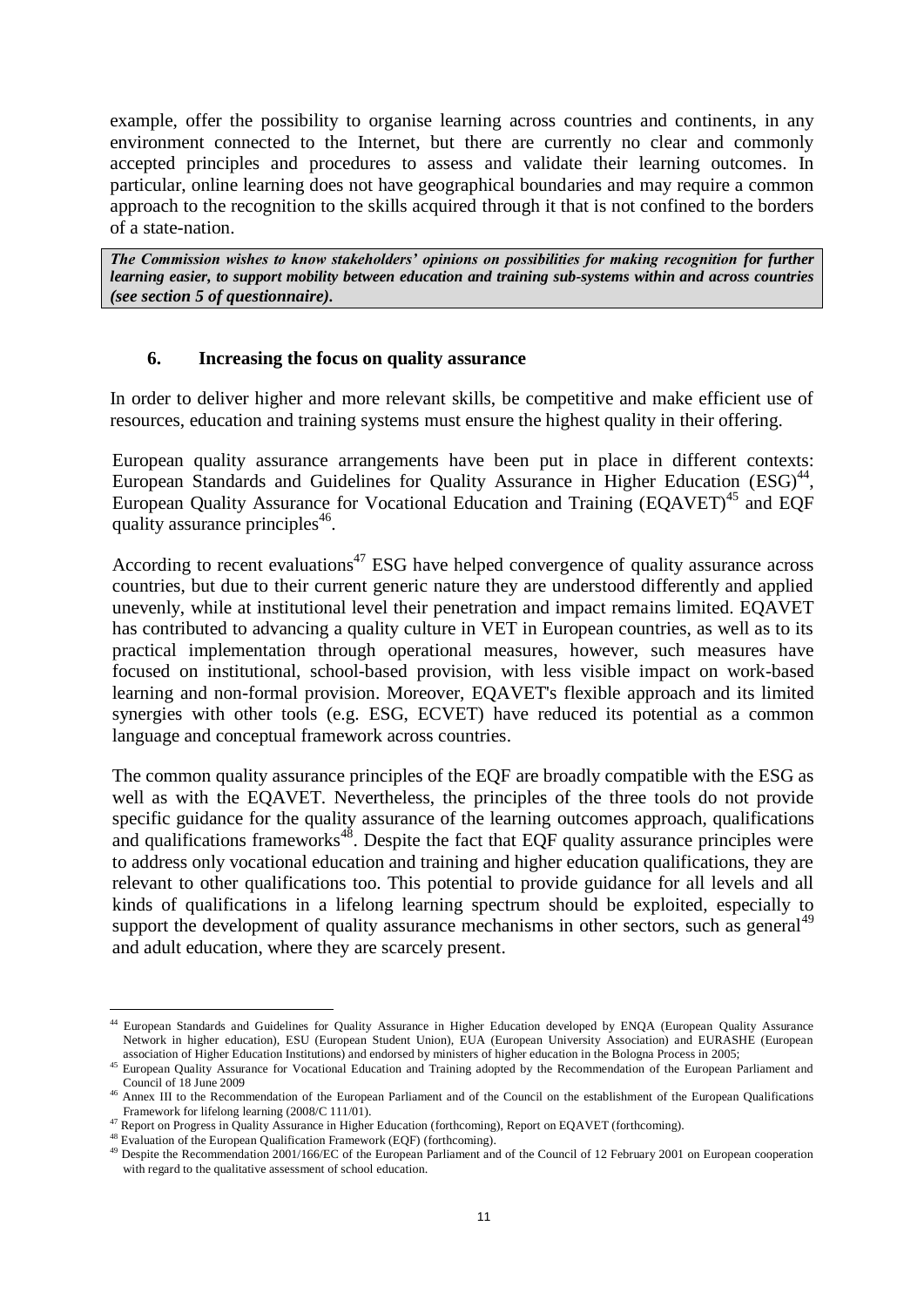Moreover, individuals increasingly move between systems – both in the traditional initial education pathway and to upgrade and widen their knowledge and skills throughout their lives. More and more learning opportunities no longer fit in conventional classification arrangements. Learners are offered the chance of assembling their learning pathway by selecting opportunities from different sub-systems and forms of delivery, including via learning resources delivered through ICT, and they need to be able to trust their quality.

This may call for a common understanding of quality and a common set of basic principles and guidelines across countries and different education sub-systems whereby mutual trust can be increased and recognition of skills and qualifications, independently of how acquired.

*The Commission wishes to know the opinions of stakeholders in relation to increasing coherence in quality assurance arrangements (see section 6 of questionnaire).*

#### **7. Providing learners and workers with a single access point to obtain information and services supporting a European area of skills and qualifications**

Various networks and websites have been created for the tools that are established for facilitating mobility. These include those relating to learning opportunities (Study in Europe<sup>50</sup>, Ploteus<sup>51</sup>), job mobility (EURES), traineeships (We Mean Business<sup>52</sup>) and qualifications  $(EQF portal<sup>53</sup>)$  in 34 countries, aiming to ensure that online information is available and easily accessible. The Europass portal provides the possibility for individuals to upload their Europass CV and European Skills Passport<sup>54</sup>.

Beside online support, information and guidance services (national Europass centres<sup>55</sup>, Euroguidance centres<sup>56</sup>, and Eurodesks<sup>57</sup>) work in each country to provide advice to learners and workers. Another example is Your Europe<sup>58</sup>, offering practical and user-friendly information on EU rights in the single market, in 23 languages. Its target audience are, among other, individuals wanting to study abroad. It contains practical information and links on admission and entry conditions, fees, recognition of academic diploma, student exchanges, healthcare, (etc.).

Both the networks and websites deal with certain aspects of transparency and mobility but none provides a complete overview of the information available in this area. Learners and workers have to find different sources and contact various bodies. In this way, they lose time and energy and the impact of the European tools on their lives is reduced. Moreover, valuable

<sup>50</sup> <http://ec.europa.eu/education/study-in-europe>

<sup>51</sup> [http://ec.europa.eu/ploteus/home\\_en.htm](http://ec.europa.eu/ploteus/home_en.htm) European portal on learning opportunities. Ploteus also give access to further national and international websites that provide information on learning or apprenticeship opportunities in certain sub-systems or for specific target groups. [http://ec.europa.eu/ploteus/searchcountry\\_en.htm?country=0&generalType=EG](http://ec.europa.eu/ploteus/searchcountry_en.htm?country=0&generalType=EG)

<sup>52</sup> <http://we-mean-business.europa.eu/en>

 $53$  Th[e EQF portal](http://ec.europa.eu/eqf/home_en.htm) has been set up to provide online information on the implementation of the EQF and in particular the results of the relating on national qualifications levels to the EQF by national authorities.

<sup>54</sup> [http://europass.cedefop.europa.eu](http://europass.cedefop.europa.eu/)

<sup>&</sup>lt;sup>55</sup> National Europass Centres coordinate all activities related to the Europass documents. They are the first point of contact for any person or organisation interested in using or learning more about Europass, [http://europass.cedefop.europa.eu/.](http://europass.cedefop.europa.eu/)

<sup>&</sup>lt;sup>56</sup> A network of centres linking together the career guidance systems in Europe; Euroguidance promotes mobility by helping guidance counsellors and individuals to better understand the opportunities available to European citizens throughout Europe: http://www.euroguidance.net/

<sup>&</sup>lt;sup>57</sup> A network of national **Eurodesks** providing information on European policies and opportunities for young people.

<sup>58</sup> [http://europa.eu/youreurope:](http://europa.eu/youreurope) Launched in 2005 and entirely revamped in 2010, the portal has become an important reference point for citizens and businesses. Its content is expanding continuously, and the number of visits it receives is steadily increasing, to about 16,000 visitors a day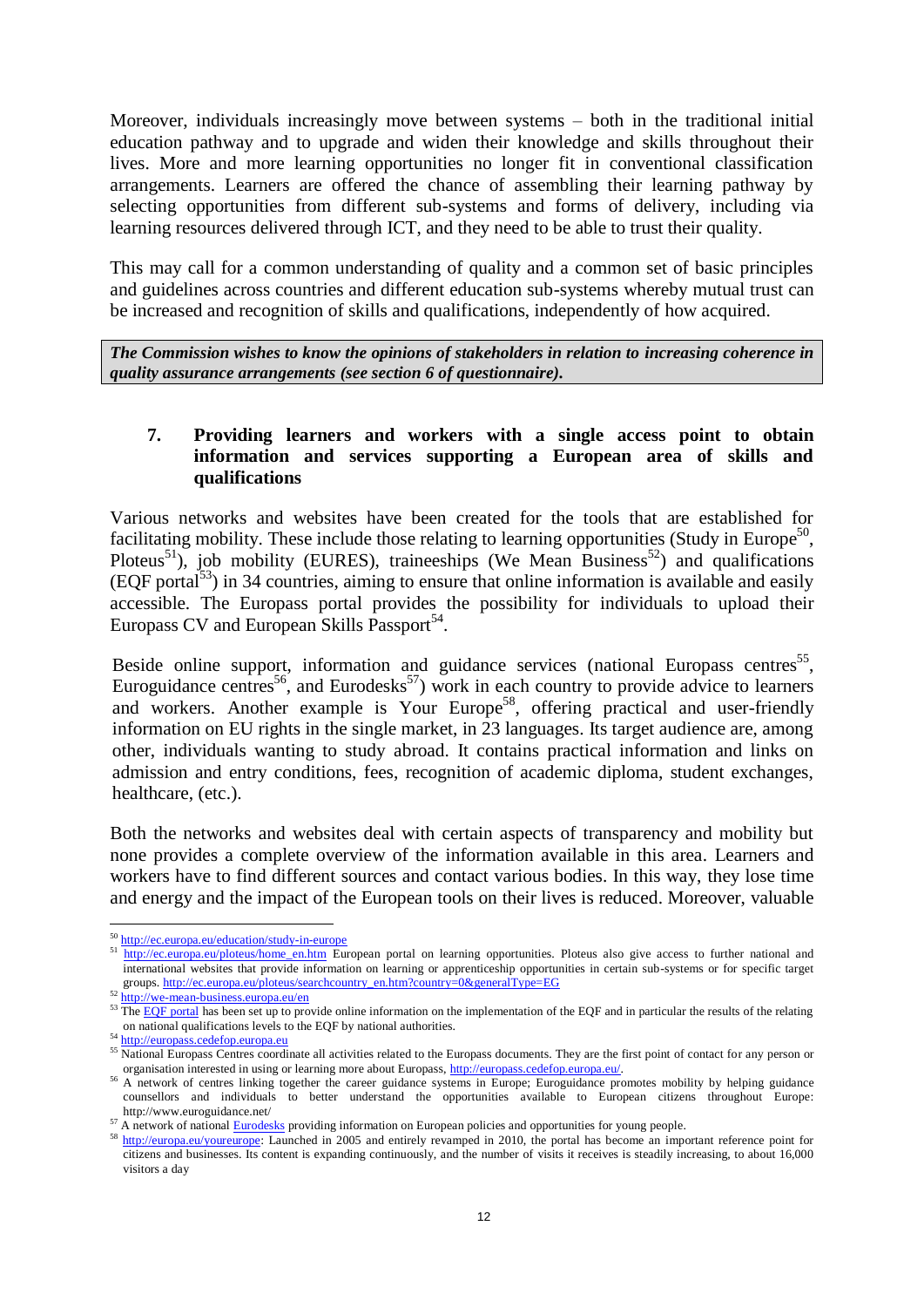human and financial resources may be spent on managing different groups and websites which do not necessarily communicate among each other.

The Commission wishes to investigate the possible advantages of the integration of these resources into a single access point for more user-friendly and visible services providing information on skills and qualifications recognition and transparency, reaching the individuals interested in moving within their country or to another European country for learning or working purposes, within and across sectors. Single access points in each country could gather several existing and complementary tools in one single online service.

The services offered could include comprehensive information on learning opportunities (including mobility opportunities supported by the Erasmus+) and on apprenticeship opportunities; information on qualifications and their recognition, access to Europass and Youthpass tools, access to self-assessment tools to measure skills (forthcoming OECD/COM "Education and skills online") as well as services for providing comprehensive information on employment and working mobility and career guidance services. The single access point would rely on the information provided through the European Skills Panorama and through ESCO.

*The Commission wishes to get views on how single access points to reach learners and workers could be established (see section 7 of questionnaire).*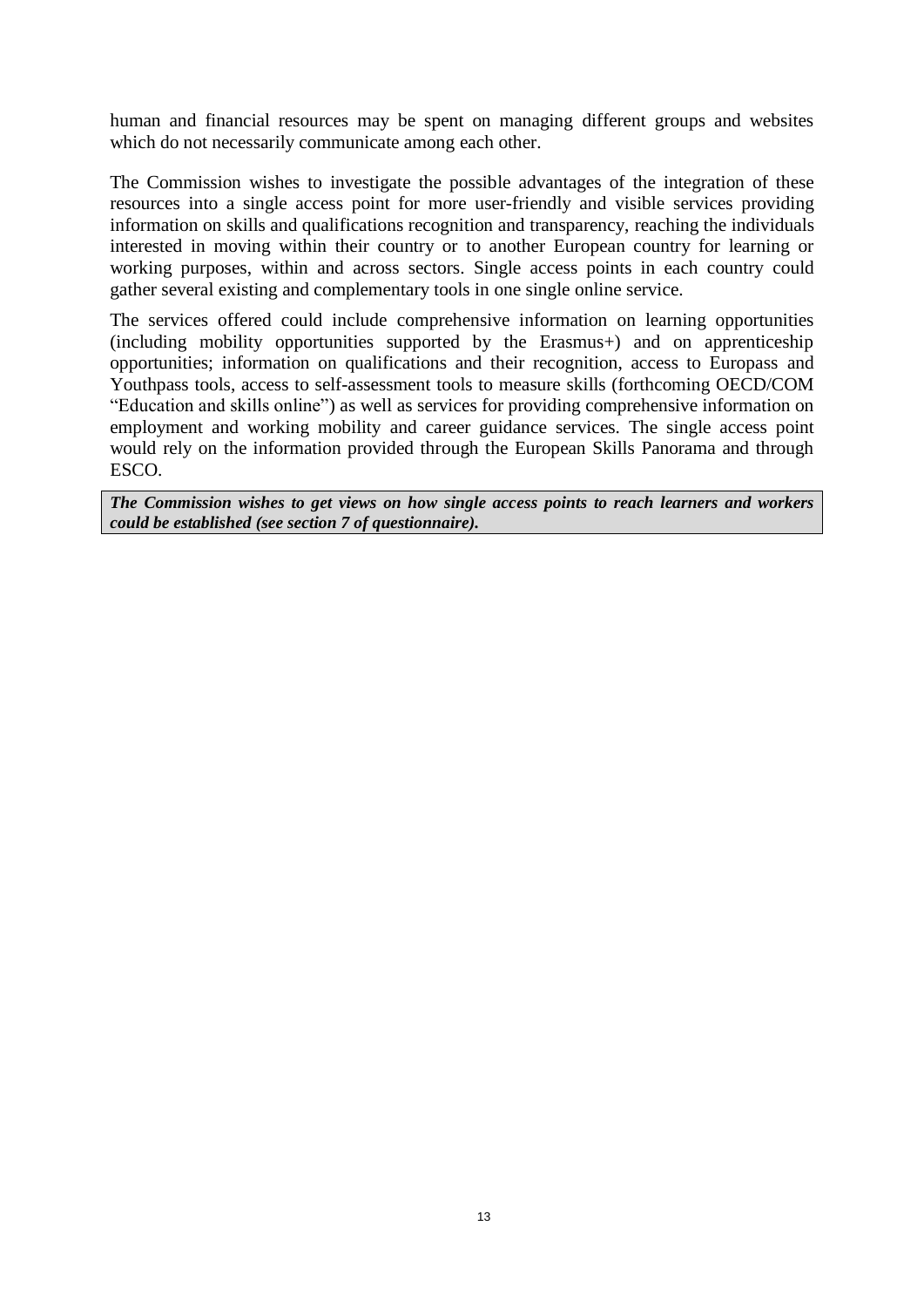#### <span id="page-13-0"></span>**ANNEX**

#### **European Tools for the transparency and recognition of skills and competences**

- European *qualifications frameworks* (OF  $EHEA^{59}$  and  $EOF^{60}$ ): they provide a reference point for the comparison of individual qualifications and qualifications systems across countries. They make these more transparent and understandable through common European levels to which national qualifications are referenced on the basis of a comparison of the learning outcomes. In particular the EQF is a cross-cutting tool as it relates to all types and levels of qualifications and is closely linked to all other tools, no matter the sector (e.g. HE, VET, adult learning) or the dimension (credit systems, quality assurance, learning outcomes, validation of non-formal and informal learning) of the tools.
- Common European *quality assurance arrangements (ESG<sup>61</sup>, EQAR<sup>62</sup> and EQAVET<sup>63</sup>)* pursue improving mutual trust towards the education and qualifications systems of the different participating countries. By ensuring that countries have a common understanding of quality and respect a number of principles regarding the quality of their education provision as well as certification process, qualifications or parts of qualifications should be more trusted among countries and thus recognition should be easier.
- European *credit systems* (ECTS<sup>64</sup> and ECVET<sup>65</sup>) facilitate and support learners in shaping their own learning pathway through accumulation of credits – whether within a certain institution, from institution to institution, from country to country, and between different educational sub-systems and contexts of learning (i.e. formal, non-formal and informal learning), and helping them to build on their individual learning styles and experiences.
- *Tools for the documentation of qualifications, skills and learning experiences* are provided to individuals to describe their acquired knowledge, skills, competences and qualifications in a more transparent and structured way (*the Europass framework including the Europass CV and the European Skills Passport*<sup>66</sup>). They support the international comparability of learning outcomes acquired in various contexts, for example, in formal education, through validation of non-formal and informal learning, through mobility or work experience and voluntary activities. Sometimes they have

 $\overline{a}$ <sup>59</sup> Qualifications Framework for the European Higher Education Area agreed by ministers responsible for higher education within the Bologna Process in 2005

<sup>&</sup>lt;sup>60</sup> European Qualifications Framework for lifelong learning, launched by the Recommendation of the European Parliament and the Council of 23 April 2008.

<sup>&</sup>lt;sup>61</sup> European Standards and Guidelines for Quality Assurance in Higher Education developed by ENQA (European Quality Assurance Network in higher education) and endorsed by ministers of higher education in the Bologna Process in 2009;

<sup>&</sup>lt;sup>62</sup> European Quality Assurance Register for Higher Education – which was established by ENQA, EUA, EURASHE, ESU founded in March 2008.

<sup>&</sup>lt;sup>63</sup> European Quality Assurance for Vocational Education and Training adopted by the Recommendation of the European Parliament and Council of 18 June 2009

<sup>&</sup>lt;sup>64</sup> European Credit Transfer and Accumulation System - the credit system for higher education used in the European Higher Education Area, involving all countries engaged in the Bologna Process.

<sup>&</sup>lt;sup>65</sup> European Credit System for Vocational Education and Training adopted by the Recommendation of the European Parliament and the Council of 19 June 2009

<sup>&</sup>lt;sup>66</sup> Decision no 2241/2004/EC of the European Parliament and of the Council of 15 December 2004 on a single community framework for the transparency of qualifications and competences (Europass)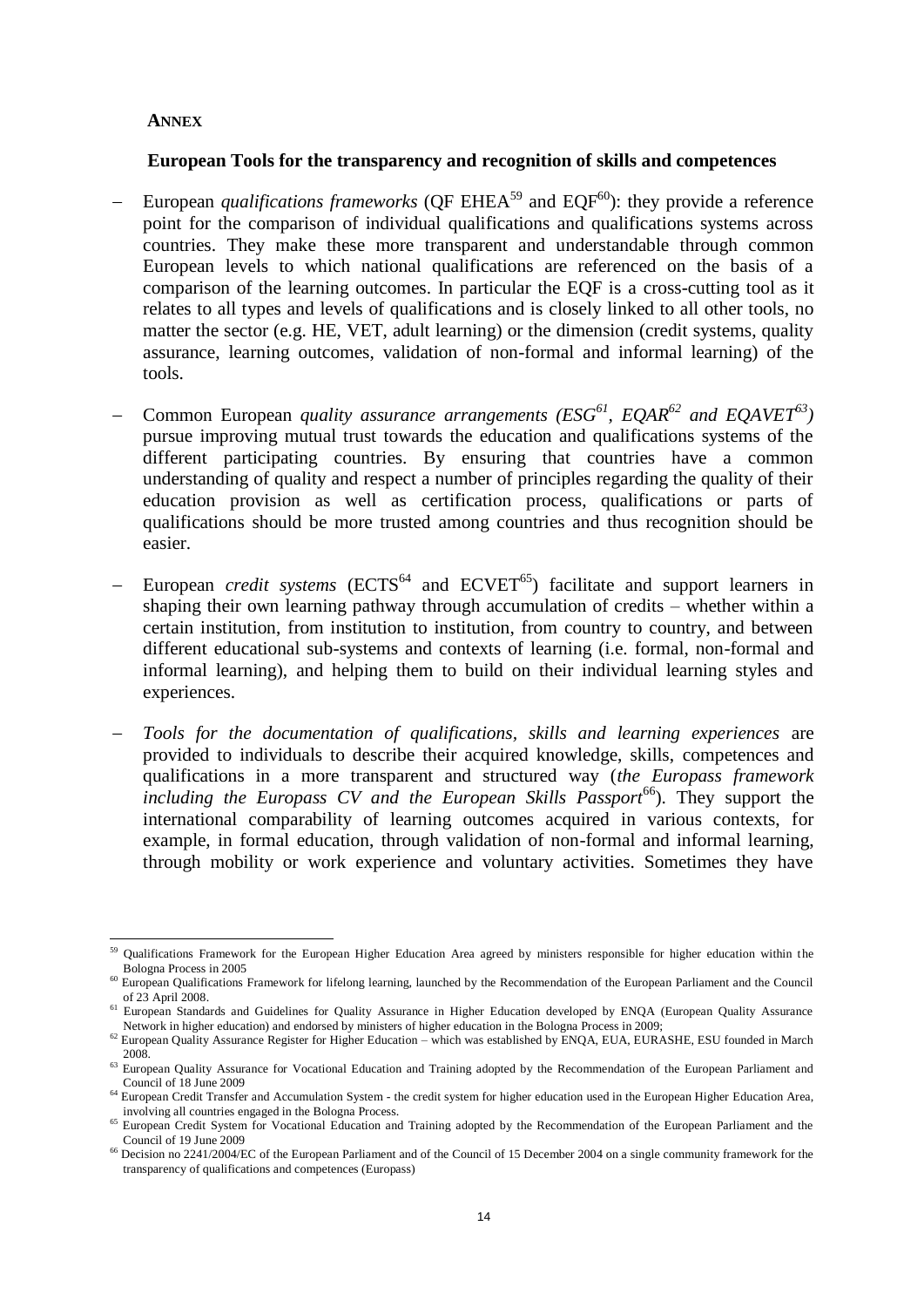supported the implementation of EU programmes (*Youthpass*<sup>67</sup>). These tools support the better understanding of qualifications in formal recognition processes.

- European *cooperation on the recognition of qualifications* for further learning or for jobs  $\overrightarrow{ENIC/NARIC}^{68}$ , Lisbon Recognition Convention<sup>69</sup>, the Directive on the recognition of professional qualifications) provides common rules and networks of information points that should make recognition procedures quicker and mobility smoother.
- In the Council Recommendation<sup>70</sup> on the on the *validation of non-formal and informal learning* of 20 December 2012 (2012/C 398/01), Member States agreed to put in place arrangements for the validation of non-formal and informal learning experiences by 2018, allowing individuals to obtain a qualification (or part of it) on the basis of their validated experiences. These arrangements should be linked to qualifications frameworks and should rely on transparent quality assurance measures, supporting reliable, valid and credible validation methodologies and tools.
- European tools for *labour market intelligence*: the *European Skills Panorama*<sup>71</sup> launched in December 2012 gathers comprehensive intelligence at European level on skills supply and skills needs in various sectors in the labour market. This aims at informing policy makers on how education systems can respond to the needs of the labour market. The European multilingual classification of Skills, Competences, Qualifications and Occupations (*ESCO*)<sup>72</sup> launched in October 2013 presents a common language bridging education and the labour market.
- European mobility is further supported by dedicated *information websites and services* of the various European tools listed above as well as portals providing information on learning opportunities (Study in Europe<sup>73</sup>, Ploteus<sup>74</sup>), traineeships (We Mean Business<sup>75</sup>) and qualifications (EQF portal<sup>76</sup>) in  $34$  countries. These portals aim to ensure that online information is available and easily accessible. Beside online support, information and guidance services (national Europass centres<sup>77</sup>, Euroguidance centres<sup>78</sup>, and Eurodesks<sup>79</sup>) work in each country to provide advice to individuals.

<sup>&</sup>lt;sup>67</sup> [www.youthpass.eu.](http://www.youthpass.eu/)

<sup>&</sup>lt;sup>68</sup> National Academic Recognition Information Centres set up in 1984 to provide information on foreign education systems and the recognition of foreign diplomas[; http://www.enic-naric.net/;](http://www.enic-naric.net/) [http://ec.europa.eu/education/lifelong-learning-policy/naric\\_en.htm;](http://ec.europa.eu/education/lifelong-learning-policy/naric_en.htm)

<sup>&</sup>lt;sup>69</sup> Convention on the Recognition of Qualifications concerning Higher Education in the European Region developed by the Council of Europe and UNESCO in April 1997 and entered into force in 50 countries.

<sup>70</sup> <http://eur-lex.europa.eu/LexUriServ/LexUriServ.do?uri=OJ:C:2012:398:0001:0005:EN:PDF>

<sup>71</sup> [http://euskillspanorama.ec.europa.eu](http://euskillspanorama.ec.europa.eu/)

<sup>72</sup> <http://ec.europa.eu/social/main.jsp?langId=en&catId=89&newsId=852>

<sup>73</sup> <http://ec.europa.eu/education/study-in-europe/>

<sup>&</sup>lt;sup>74</sup> [http://ec.europa.eu/ploteus/home\\_en.htm](http://ec.europa.eu/ploteus/home_en.htm) European portal on learning opportunities. Ploteus also give access to further national and international websites that provide information on learning or apprenticeship opportunities in certain sub-systems or for specific target groups. [http://ec.europa.eu/ploteus/searchcountry\\_en.htm?country=0&generalType=EG](http://ec.europa.eu/ploteus/searchcountry_en.htm?country=0&generalType=EG)

<sup>75</sup> <http://we-mean-business.europa.eu/en>

<sup>&</sup>lt;sup>76</sup> The EQF portal has been set up to provide online information on the implementation of the EQF and in particular the results of the relating on national qualifications levels to the EQF by national authorities.

 $\frac{77}{2}$  National Europass Centres coordinate all activities related to the Europass documents. They are the first point of contact for any person or organisation interested in using or learning more about Europass[, http://europass.cedefop.europa.eu/.](http://europass.cedefop.europa.eu/)

 $78$  A network of centres linking together the career guidance systems in Europe; Euroguidance promotes mobility by helping guidance counsellors and individuals to better understand the opportunities available to European citizens throughout Europe: http://www.euroguidance.net/

<sup>&</sup>lt;sup>79</sup> A network of nationa[l Eurodesks](http://www.eurodesk.org/edesk/) providing information on European policies and opportunities for young people.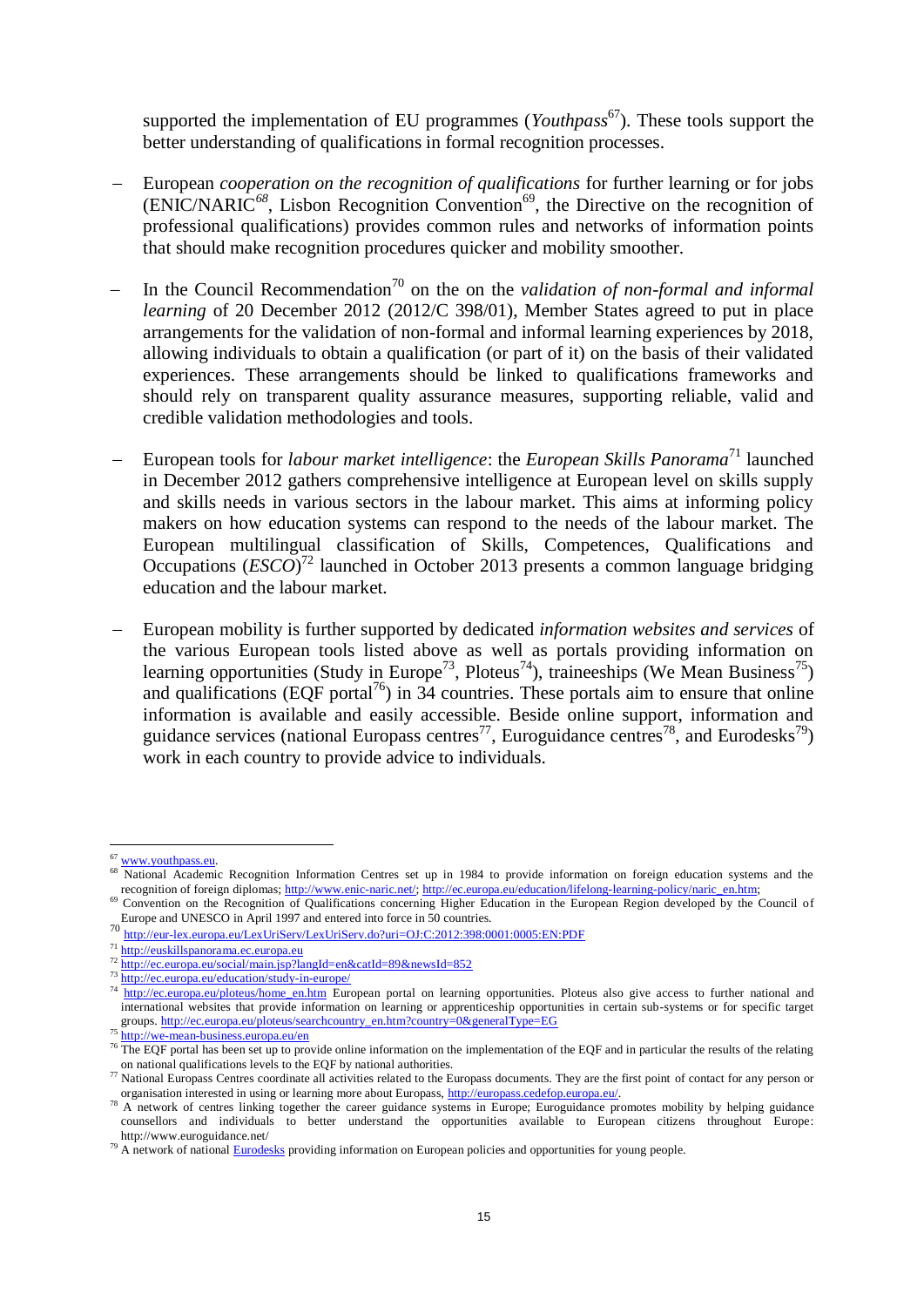#### **ANNEX II: PROPOSED QUESTIONS**

The questions presented here below are those related to the issues discussed in the background document to the Stakeholder consultation on the European area of skills and qualifications.

Respondents will be asked to reply to the questions through a dedicated EUSurvey online questionnaire, "Towards a European Area of Skills and Qualification". All questions are optional. Respondents are free to choose to reply only to some of the proposed questions and focus on particular issues, according to their interests.

The questionnaire will also include an initial section in which respondents will be asked to provide sufficient information to assess the representativeness of responses per clusters: e.g. whether they are answering as an individual or on behalf of an organisation, country of residence, age group, gender, level of education, sector they are working in, etc.

An invitation to submit position papers is also made in the questionnaire.

# *1. How to place a stronger focus on higher and more relevant skills*

#### *Closed questions:*

- 1. Should curricula and assessment practices be more focused on boosting transversal skills such as digital, language and entrepreneurial competences?
- *2.* Would it be useful to develop reference frameworks describing learning outcomes per level per competence, following the example of the language competence  $frac{1}{100}$
- *3.* Would it be useful to have more hands-on experts from the employers' side involved in the design of the curricula?

### *Open question:*

- 4. What has been the effectiveness and value of the European Key Competences Framework<sup>81</sup> so far in promoting the competences that it refers to?
- 5. Could other European initiatives than the European Key Competences Framework be more effective? If yes, which ones?

### *2. Further strengthening links between education/training, mobility*

 $\overline{a}$ <sup>80</sup> [http://www.coe.int/t/dg4/linguistic/source/framework\\_en.pdf.](http://www.coe.int/t/dg4/linguistic/source/framework_en.pdf)

<sup>81</sup> [http://ec.europa.eu/dgs/education\\_culture/publ/pdf/ll-learning/keycomp\\_en.pdf.](http://ec.europa.eu/dgs/education_culture/publ/pdf/ll-learning/keycomp_en.pdf)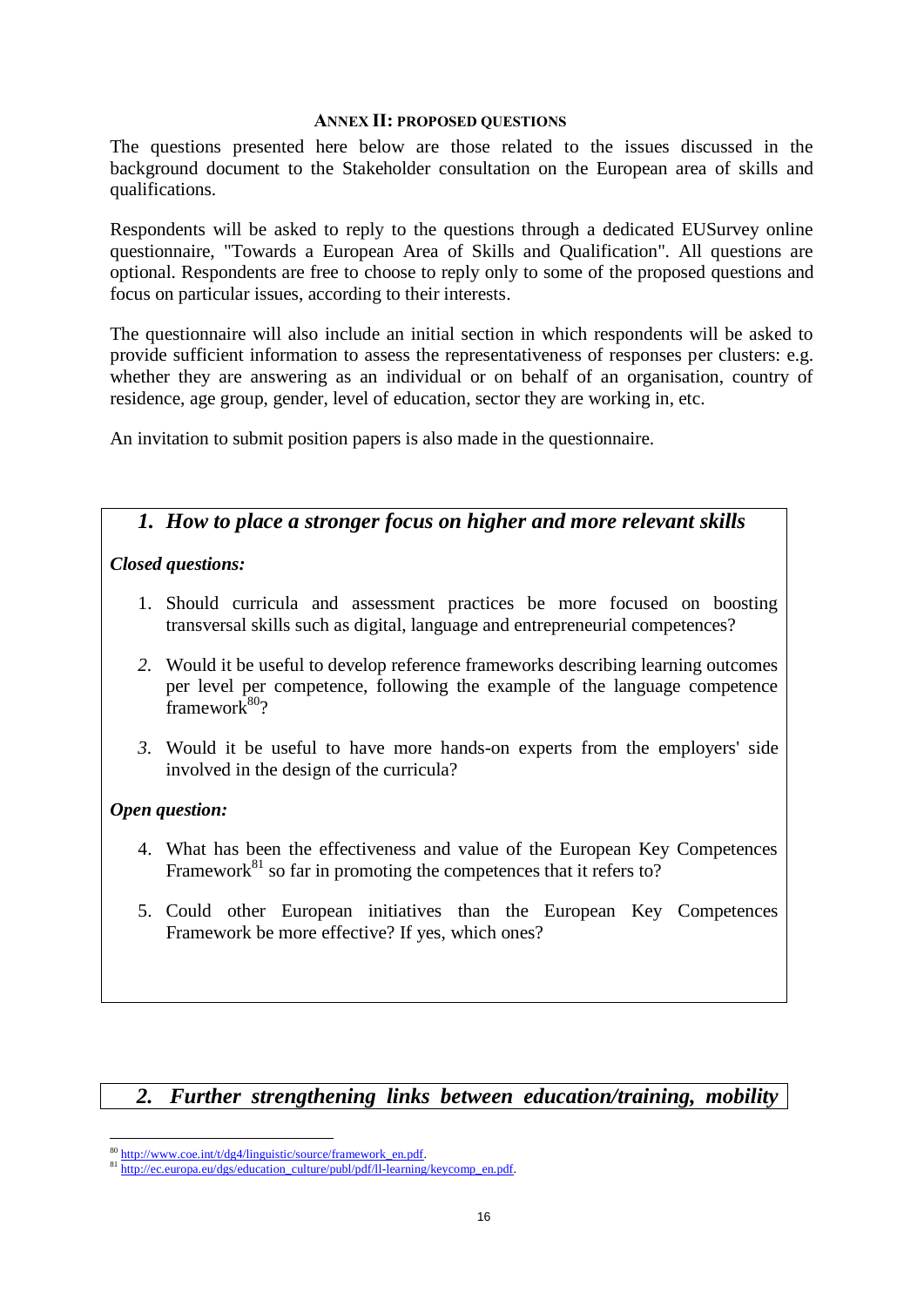## *and the labour market*

#### *1. Closed questions:*

- 6. To help individuals take advantage of available opportunities in a wider and more open context, career guidance policies and practices are crucial. Are you aware of the European policies on career guidance?
- 7. Is it useful to be able to use a common multilingual European terminology (such as  $\text{ESCO}^{82}$ ) to support describing learning outcomes of education and training programmes in terms of knowledge, skills competences relevant to the labour market?
- 8. Should forecasts on skills supply and needs be better integrated into the education and training strategy in order to reduce skills mismatches?
- *9.* Several sectoral skills and qualification passports have been developed that promote the recognition of skills, experiences and qualifications, facilitating transnational mobility within the same sector  $83$ . They can play a role in the phase of identification and documentation of skills. Do sectoral skills and qualifications passports or cards have added value compared to more general European documentation tools such as Europass, e.g. for cross border mobility of learners and workers?
- 10. Is better integration between these passports and the Europass framework needed?

### *Open questions:*

- 11. How can guidance services be organised to best support learners and workers in their educational, training and occupational choices and facilitate their participation in the labour market?
- 12. What new features should initiatives such as EQF, ESCO, European Skills Panorama and the sector skills alliances include in order to raise the understanding of skills needs and on the communication between education and the labour market?
- *13.* If you think that better integration between sectoral passports and the Europass framework is needed, please give your suggestions on how it could be achieved.

# *3. Adapting to internationalisation trends*

### *Closed questions:*

*14.* A number of qualifications awarded at international level (e.g. by international sectoral organisations and multinational companies) are often valued in the labour

 $\overline{a}$ <sup>82</sup> European multilingual Classification of Skills, Competences, Qualifications and Occupations[, https://ec.europa.eu/esco.](https://ec.europa.eu/esco)

<sup>83</sup> The AgriPass [\(http://www.agripass-online.eu/\)](http://www.agripass-online.eu/), the sport and fitness competence frameworks (http://www.eose.org/EQF/index.php, [http://www.elearningfitness.eu/elf-project/project-summary-and-objectives\)](http://www.elearningfitness.eu/elf-project/project-summary-and-objectives), the European Qualification and Skills Passport (QSP) in the Hospitality Sector [\(http://www.effat.eu/public/index.php?lang=3&menu=5\)](http://www.effat.eu/public/index.php?lang=3&menu=5), and the EMU pass in the metal sector [\(http://www.emu](http://www.emu-pass.com/)[pass.com/\)](http://www.emu-pass.com/).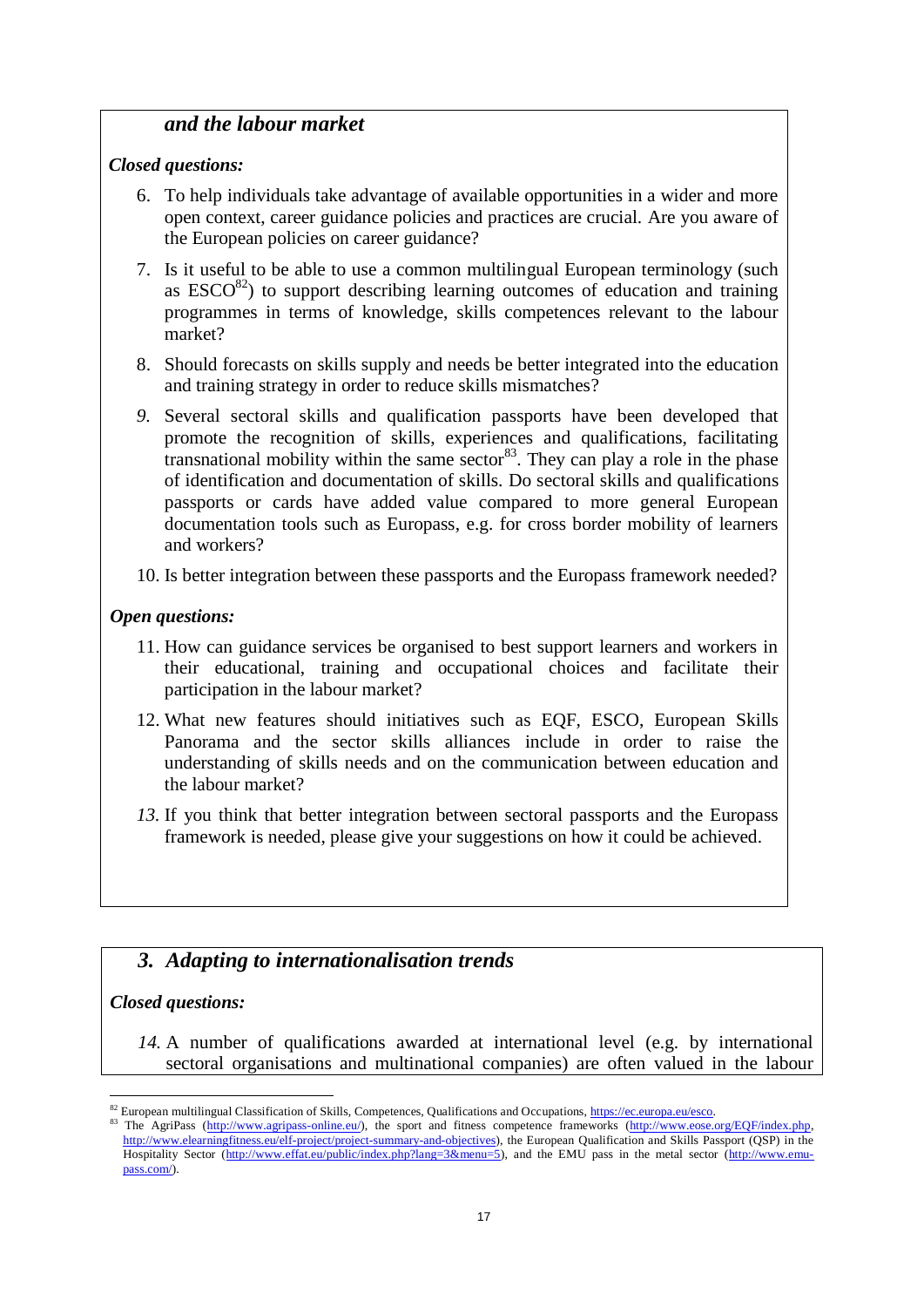market. Is European level coordination needed to facilitate the recognition of such qualifications throughout Europe?

- *15.* Should criteria and procedures be developed for the inclusion of international qualifications in National Qualification Frameworks (NQFs) and the European Qualification Framework (EQF)?
- 16. An increasing number of study programmes, such as Masters or PhDs are being jointly developed by two or more higher education institutions in different countries offering joint degrees. Are existing recognition arrangements suitable for the recognition of these degrees?

### *Open questions:*

- 17. What further steps could be taken at EU level to promote mutual recognition of qualifications, credits or learning outcomes between the EU and third countries? Could the EQF be useful in this context? If yes, how?
- 18. What further steps could be taken at EU level to promote the recognition of joint degrees offered by European higher education institutions in cooperation with institutions from other parts of the world?

# *4. Ensuring overall coherence of tools and policies and further implementing the learning outcomes approach*

### *Closed questions:*

- 19. In your opinion, are the current tools<sup>84</sup> seen altogether clear and understandable?
- 20. The learning outcomes approach (what a learner knows, understands and is able to do on completion of a learning process) is a key common principle in European transparency and recognition tools. Its transparent use and full implementation can significantly improve the understanding of and trust in qualifications within and across borders, eventually making the recognition of qualifications smoother.
	- a. Should qualifications and study programmes be systematically described in terms of learning outcomes (knowledge skills and competences to be acquired)?
	- b. Would a common definition of "unit of learning outcomes" and "credit" between higher education and vocational education and training be desirable?
	- c. Could the use of the learning outcomes approach support the validation of non-formal and informal learning?
	- d. Do you consider the current European tools for the documentation of

 $\overline{a}$ <sup>84</sup> See annex I of the Background note to the consultation.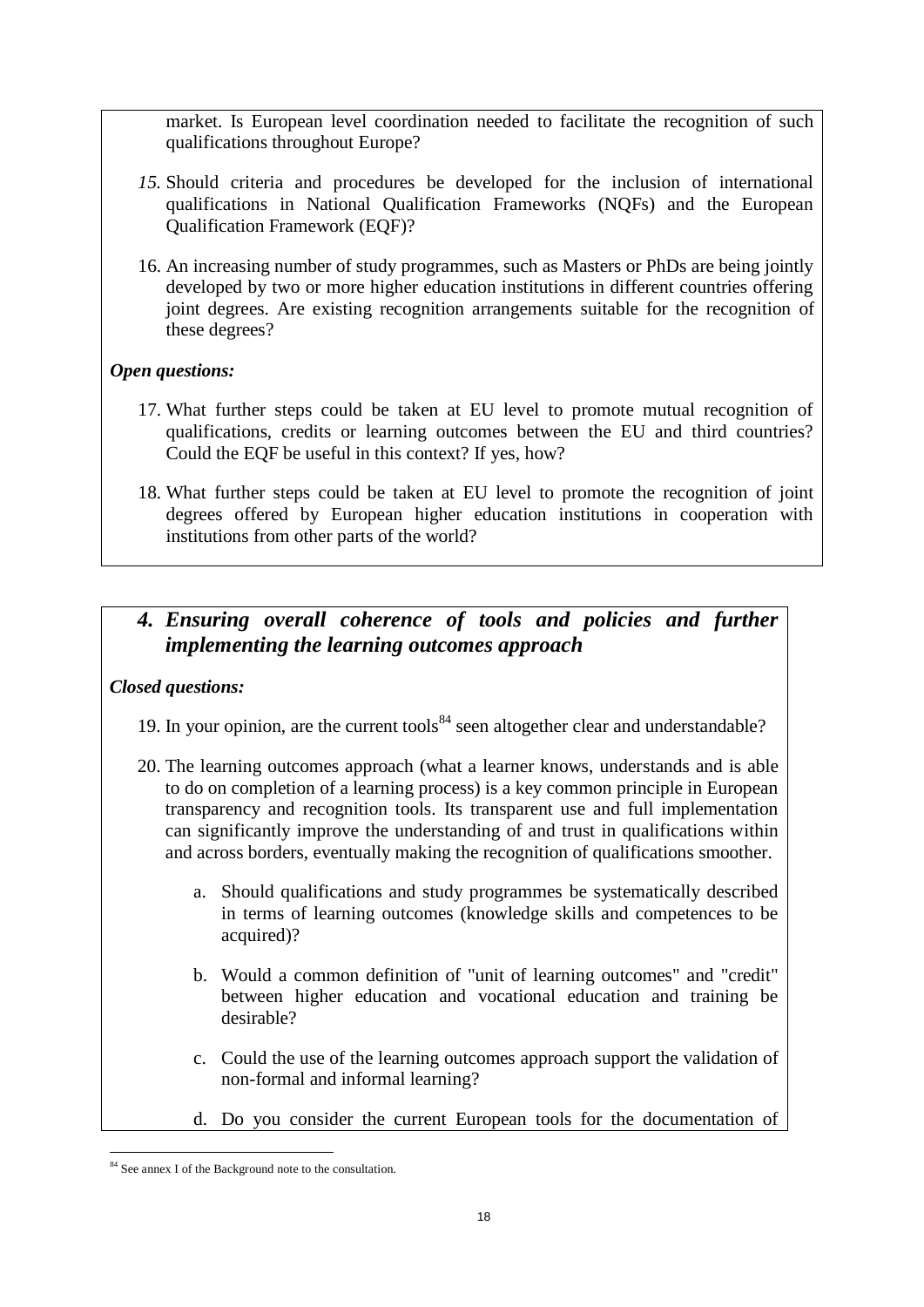learning experiences satisfactory or unsatisfactory?

- *21.* Do you consider the possible integration of Europass tools and self-assessment tools to document non-formal and informal learning outcomes (such as the Youthpass) in a common framework useful?
- 22. Would you support a development towards a single supplement documenting learning outcomes acquired in formal education bringing closer together the Diploma Supplement (for higher education) and the Certificate Supplement (for Vocational Education and Training)?

### *Open questions:*

- 23. What are, in your opinion, the obstacles to base curricula design and assessment practices on a learning outcomes approach?
- 24. What actions are needed at EU level to enhance the synergies between the European Qualification Framework and the Qualification Framework for the European Higher Education Area and build a common reference for all qualifications levels for all participating countries? Should the adoption by all countries of a single referencing process combining EQF referencing and QF-EHEA self-certification be promoted?
- *25.* Do you have any further suggestions for simplifying and for improving the coherence of the European transparency and recognition tools?

# *5. Ensuring clarity of rules and procedures for the recognition of skills and qualifications for further learning*

### *Closed questions:*

- *26.* In order to enable individuals to move more freely between the different subsystems of education and training, within and across countries, the recognition of skills and competences needs to be improved.
	- a. While respecting national competences, should European criteria and procedures for the recognition of qualifications for further learning be developed in the areas of adult learning and general education?
	- b. For the purposes of further learning (and in the context of the autonomy of higher education institutions), are the criteria used by higher education institutions for recognising qualifications acquired in another Member State sufficiently clear, transparent and accommodating of learners' needs?
	- c. Should European criteria and procedures for the recognition of vocational qualifications for further learning within and across Member States be developed?
	- d. Would a European system of recognition of skills, competences and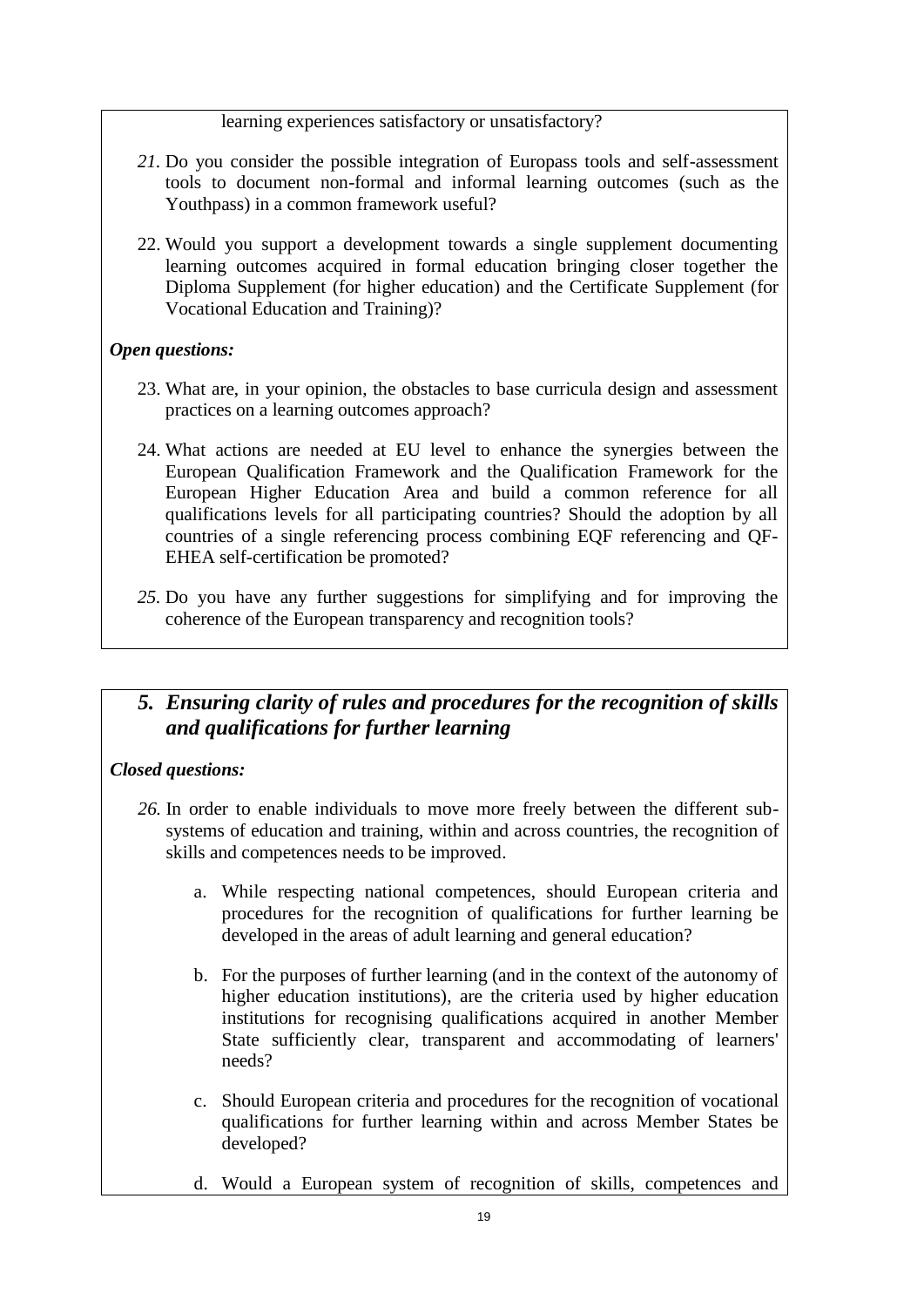qualification in school education help improving mobility and employability of young people?

- *27.* To which extent are validation systems and credit systems suitable to recognise the outcomes of new forms of learning such as digital learning (e.g. Massive Open Online Courses, MOOCs)?
- *28.* Would it be desirable to develop common criteria and procedures for recognition that could apply to all education and training sub-systems (for vocational education and training, schools, adult education), and all qualifications related to European qualifications frameworks (including those obtained through validation of non-formal and informal learning, open on-line courses, private qualifications, etc.)?

### *Open questions:*

- 29. Which measures, if any, should be taken at the EU level to improve the recognition of learning outcomes related to new forms of learning such as learning through Massive Open Online Courses (MOOCs)?
- *30.* In case you agree with question 28, please provide your suggestions here on how such criteria could be developed.

## *6. Increasing the focus on quality assurance*

### *Closed questions:*

- 31. In order to enable learners to assemble their tailor-made learning pathways by selecting learning opportunities from different sub-systems and forms of delivery, it is necessary to develop a common understanding of quality across countries and different education sub-systems.
	- a. Is it possible to identify some common basic principles and guidelines of quality assurance valid across sectors and applicable to all qualifications?
	- b. Should there be a core of common European quality assurance principles for the provision of learning opportunities in all sectors of education and training?
- *32.* In your opinion, to which extent are existing quality assurance principles and credit systems suitable to support new forms of learning, such as digital learning (e.g. Massive Open Online Courses, MOOCs)?

### *Open questions:*

*33.* If you agree with question 31 b, please provide here your suggestions on what could be the common basic principles and guidelines for quality assurance applicable to all qualifications.